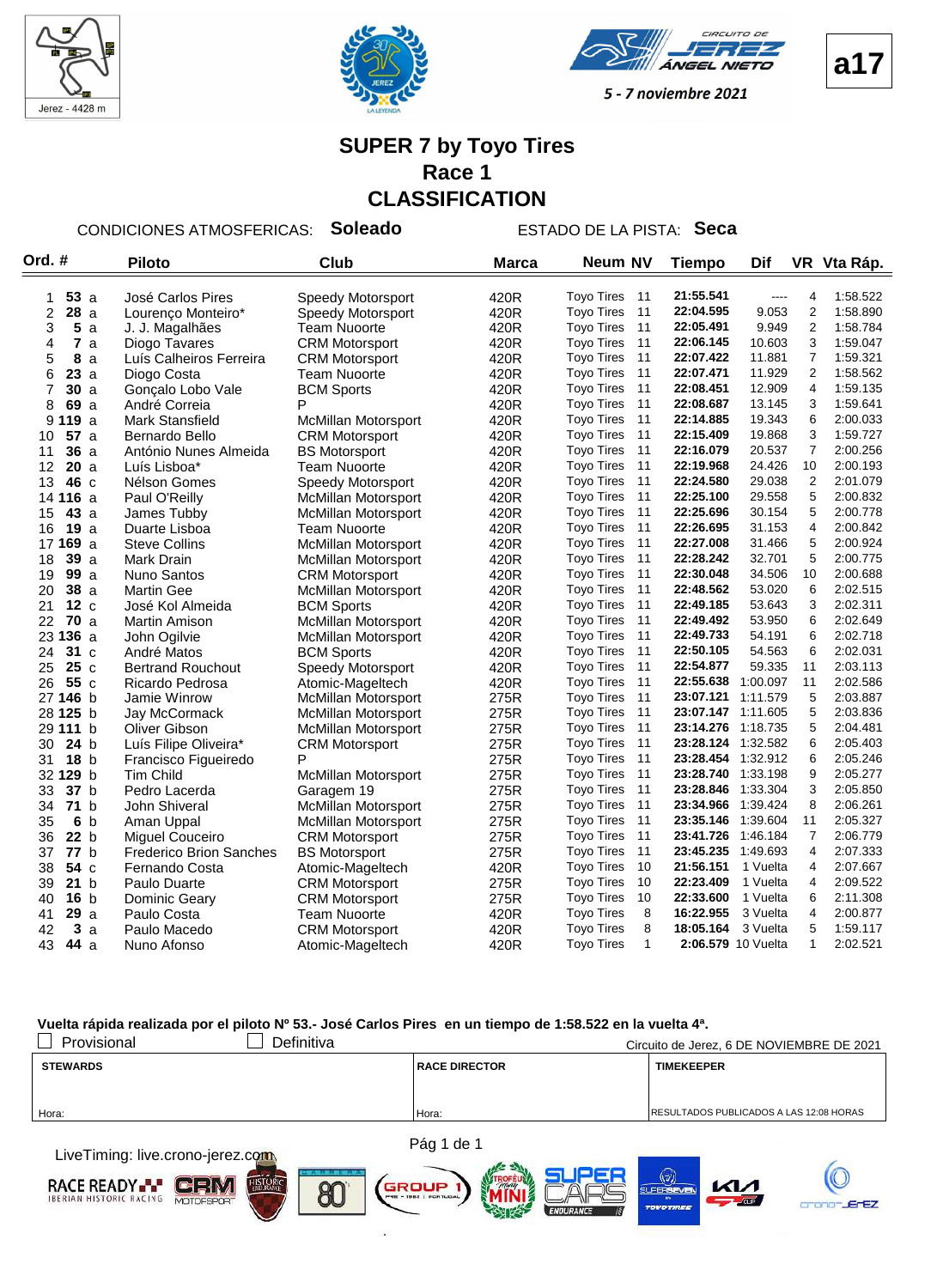







#### **SUPER 7 by Toyo Tires - 420R Race 1 CLASSIFICATION**

CONDICIONES ATMOSFERICAS: **Soleado** ESTADO DE LA PISTA: **Seca**

| Ord. #     | <b>Piloto</b>           | <b>Club</b>           | <b>Marca</b> | Neum NV                 | Tiempo    | Dif                |    | VR Vta Ráp. |  |
|------------|-------------------------|-----------------------|--------------|-------------------------|-----------|--------------------|----|-------------|--|
|            |                         |                       |              |                         |           |                    |    |             |  |
| 53a        | José Carlos Pires       | Speedy Motorsport     | 420R         | <b>Toyo Tires</b><br>11 | 21:55.541 |                    | 4  | 1:58.522    |  |
| 28a<br>2   | Lourenço Monteiro*      | Speedy Motorsport     | 420R         | <b>Toyo Tires</b><br>11 | 22:04.595 | 9.053              | 2  | 1:58.890    |  |
| 3<br>5a    | J. J. Magalhães         | Team Nuoorte          | 420R         | <b>Toyo Tires</b><br>11 | 22:05.491 | 9.949              | 2  | 1:58.784    |  |
| 7a<br>4    | Diogo Tavares           | <b>CRM Motorsport</b> | 420R         | <b>Toyo Tires</b><br>11 | 22:06.145 | 10.603             | 3  | 1:59.047    |  |
| 5<br>8a    | Luís Calheiros Ferreira | <b>CRM Motorsport</b> | 420R         | <b>Toyo Tires</b><br>11 | 22:07.422 | 11.881             |    | 1:59.321    |  |
| 23a<br>6   | Diogo Costa             | Team Nuoorte          | 420R         | <b>Toyo Tires</b><br>11 | 22:07.471 | 11.929             | 2  | 1:58.562    |  |
| 30a        | Gonçalo Lobo Vale       | <b>BCM Sports</b>     | 420R         | <b>Toyo Tires</b><br>11 | 22:08.451 | 12.909             | 4  | 1:59.135    |  |
| 8<br>69 a  | André Correia           | P                     | 420R         | <b>Toyo Tires</b><br>11 | 22:08.687 | 13.145             | 3  | 1:59.641    |  |
| 9119a      | Mark Stansfield         | McMillan Motorsport   | 420R         | <b>Toyo Tires</b><br>11 | 22:14.885 | 19.343             | 6  | 2:00.033    |  |
| 57a<br>10  | Bernardo Bello          | <b>CRM Motorsport</b> | 420R         | <b>Toyo Tires</b><br>11 | 22:15.409 | 19.868             | 3  | 1:59.727    |  |
| 36a<br>11  | António Nunes Almeida   | <b>BS Motorsport</b>  | 420R         | <b>Toyo Tires</b><br>11 | 22:16.079 | 20.537             |    | 2:00.256    |  |
| 20a<br>12  | Luís Lisboa*            | Team Nuoorte          | 420R         | <b>Toyo Tires</b><br>11 | 22:19.968 | 24.426             | 10 | 2:00.193    |  |
| 13 116 a   | Paul O'Reilly           | McMillan Motorsport   | 420R         | <b>Toyo Tires</b><br>11 | 22:25.100 | 29.558             | 5  | 2:00.832    |  |
| 43a<br>14  | James Tubby             | McMillan Motorsport   | 420R         | <b>Toyo Tires</b><br>11 | 22:25.696 | 30.154             | 5  | 2:00.778    |  |
| 19a<br>15  | Duarte Lisboa           | Team Nuoorte          | 420R         | <b>Toyo Tires</b><br>11 | 22:26.695 | 31.153             | 4  | 2:00.842    |  |
| 16 169 a   | <b>Steve Collins</b>    | McMillan Motorsport   | 420R         | <b>Toyo Tires</b><br>11 | 22:27.008 | 31.466             | 5  | 2:00.924    |  |
| 39a<br>17  | Mark Drain              | McMillan Motorsport   | 420R         | <b>Toyo Tires</b><br>11 | 22:28.242 | 32.701             | 5  | 2:00.775    |  |
| 99a<br>18  | Nuno Santos             | <b>CRM Motorsport</b> | 420R         | <b>Toyo Tires</b><br>11 | 22:30.048 | 34.506             | 10 | 2:00.688    |  |
| 38a<br>19  | <b>Martin Gee</b>       | McMillan Motorsport   | 420R         | <b>Toyo Tires</b><br>11 | 22:48.562 | 53.020             | 6  | 2:02.515    |  |
| 70a<br>20  | Martin Amison           | McMillan Motorsport   | 420R         | <b>Toyo Tires</b><br>11 | 22:49.492 | 53.950             | 6  | 2:02.649    |  |
| 136a<br>21 | John Ogilvie            | McMillan Motorsport   | 420R         | <b>Toyo Tires</b><br>11 | 22:49.733 | 54.191             | 6  | 2:02.718    |  |
| 29a<br>22  | Paulo Costa             | Team Nuoorte          | 420R         | <b>Toyo Tires</b><br>8  | 16:22.955 | 3 Vuelta           | 4  | 2:00.877    |  |
| 3a<br>23   | Paulo Macedo            | <b>CRM Motorsport</b> | 420R         | <b>Toyo Tires</b><br>8  | 18:05.164 | 3 Vuelta           | 5  | 1.59.117    |  |
| 44 a<br>24 | Nuno Afonso             | Atomic-Mageltech      | 420R         | <b>Toyo Tires</b>       |           | 2:06.579 10 Vuelta |    | 2:02.521    |  |

**Vuelta rápida realizada por el piloto Nº 53.- José Carlos Pires en un tiempo de 1:58.522 en la vuelta 4ª.**

| Provisional                                   | Definitiva |                      | Circuito de Jerez, 6 DE NOVIEMBRE DE 2021       |
|-----------------------------------------------|------------|----------------------|-------------------------------------------------|
| <b>STEWARDS</b>                               |            | <b>RACE DIRECTOR</b> | <b>TIMEKEEPER</b>                               |
|                                               |            |                      |                                                 |
| Hora:                                         |            | Hora:                | <b>IRESULTADOS PUBLICADOS A LAS 12:08 HORAS</b> |
|                                               |            |                      |                                                 |
| t broe⊤beethean three analysis tanger a like. |            | Pág 1 de 1           |                                                 |

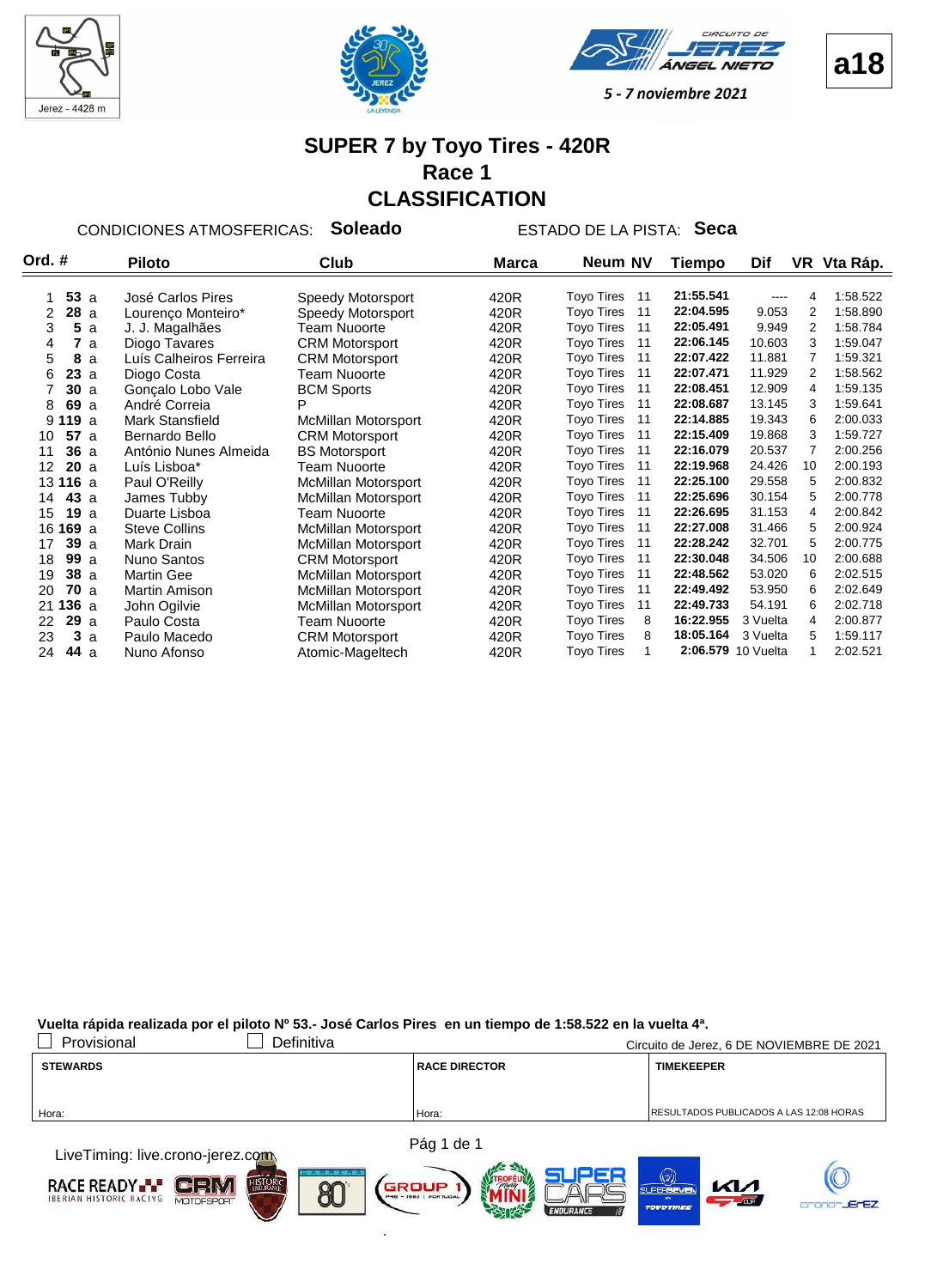







#### **SUPER 7 by Toyo Tires - 275R Race 1 CLASSIFICATION**

CONDICIONES ATMOSFERICAS: **Soleado** ESTADO DE LA PISTA: **Seca**

| Ord. #                | <b>Piloto</b>                  | Club                       | <b>Marca</b> | Neum NV                  | Tiempo    | Dif                                                                                                                       | VR | Vta Ráp. |
|-----------------------|--------------------------------|----------------------------|--------------|--------------------------|-----------|---------------------------------------------------------------------------------------------------------------------------|----|----------|
|                       |                                |                            |              |                          |           |                                                                                                                           |    |          |
| 1 146 $b$             | Jamie Winrow                   | McMillan Motorsport        | 275R         | <b>Toyo Tires</b><br>-11 | 23:07.121 | $\frac{1}{2} \left( \frac{1}{2} \right) \left( \frac{1}{2} \right) \left( \frac{1}{2} \right) \left( \frac{1}{2} \right)$ | 5  | 2:03.887 |
| 2125 <sub>b</sub>     | Jay McCormack                  | <b>McMillan Motorsport</b> | 275R         | <b>Toyo Tires</b><br>11  | 23:07.147 | 0.026                                                                                                                     | 5  | 2:03.836 |
| 3111 b                | Oliver Gibson                  | <b>McMillan Motorsport</b> | 275R         | <b>Toyo Tires</b><br>11  | 23:14.276 | 7.156                                                                                                                     | 5  | 2:04.481 |
| 4 24 b                | Luís Filipe Oliveira*          | <b>CRM Motorsport</b>      | 275R         | <b>Tovo Tires</b><br>11  | 23:28.124 | 21.003                                                                                                                    | 6  | 2:05.403 |
| 18 <sub>b</sub><br>5  | Francisco Figueiredo           | P                          | 275R         | <b>Toyo Tires</b><br>11  | 23:28.454 | 21.333                                                                                                                    | 6  | 2:05.246 |
| 6 129 b               | Tim Child                      | <b>McMillan Motorsport</b> | 275R         | <b>Toyo Tires</b><br>11  | 23:28.740 | 21.619                                                                                                                    | 9  | 2:05.277 |
| 7 37 b                | Pedro Lacerda                  | Garagem 19                 | 275R         | <b>Toyo Tires</b><br>11  | 23:28.846 | 21.725                                                                                                                    | 3  | 2:05.850 |
| 71 <sub>b</sub><br>8  | John Shiveral                  | <b>McMillan Motorsport</b> | 275R         | <b>Tovo Tires</b><br>11  | 23:34.966 | 27.845                                                                                                                    | 8  | 2:06.261 |
| 9<br>6 b              | Aman Uppal                     | <b>McMillan Motorsport</b> | 275R         | <b>Toyo Tires</b><br>11  | 23:35.146 | 28.025                                                                                                                    | 11 | 2:05.327 |
| 22 b<br>10            | Miguel Couceiro                | <b>CRM Motorsport</b>      | 275R         | <b>Toyo Tires</b><br>11  | 23:41.726 | 34.605                                                                                                                    |    | 2:06.779 |
| 77h<br>11             | <b>Frederico Brion Sanches</b> | <b>BS Motorsport</b>       | 275R         | <b>Tovo Tires</b><br>11  | 23:45.235 | 38.114                                                                                                                    | 4  | 2:07.333 |
| 21 <sub>b</sub><br>12 | Paulo Duarte                   | <b>CRM Motorsport</b>      | 275R         | <b>Toyo Tires</b><br>10  | 22:23.409 | Vuelta                                                                                                                    | 4  | 2:09.522 |
| 16 <sub>b</sub><br>13 | Dominic Gearv                  | <b>CRM Motorsport</b>      | 275R         | <b>Toyo Tires</b><br>10  | 22:33.600 | Vuelta                                                                                                                    | 6  | 2:11.308 |
|                       |                                |                            |              |                          |           |                                                                                                                           |    |          |

**Vuelta rápida realizada por el piloto Nº 53.- José Carlos Pires en un tiempo de 1:58.522 en la vuelta 4ª.**

| Provisional                                                                                                                                                                                                                   | Definitiva |                      | Circuito de Jerez, 6 DE NOVIEMBRE DE 2021       |
|-------------------------------------------------------------------------------------------------------------------------------------------------------------------------------------------------------------------------------|------------|----------------------|-------------------------------------------------|
| <b>STEWARDS</b>                                                                                                                                                                                                               |            | <b>RACE DIRECTOR</b> | <b>TIMEKEEPER</b>                               |
|                                                                                                                                                                                                                               |            |                      |                                                 |
| Hora:                                                                                                                                                                                                                         |            | Hora:                | <b>IRESULTADOS PUBLICADOS A LAS 12:08 HORAS</b> |
|                                                                                                                                                                                                                               |            |                      |                                                 |
| the company of the company of the company of the company of the company of the company of the company of the company of the company of the company of the company of the company of the company of the company of the company |            | Pág 1 de 1           |                                                 |

LiveTiming: live.crono-jerez.com **RACE READY**  $\blacksquare$ e $\blacksquare$  $\mathbb{N}$ al GROUP 80 **ErEZ**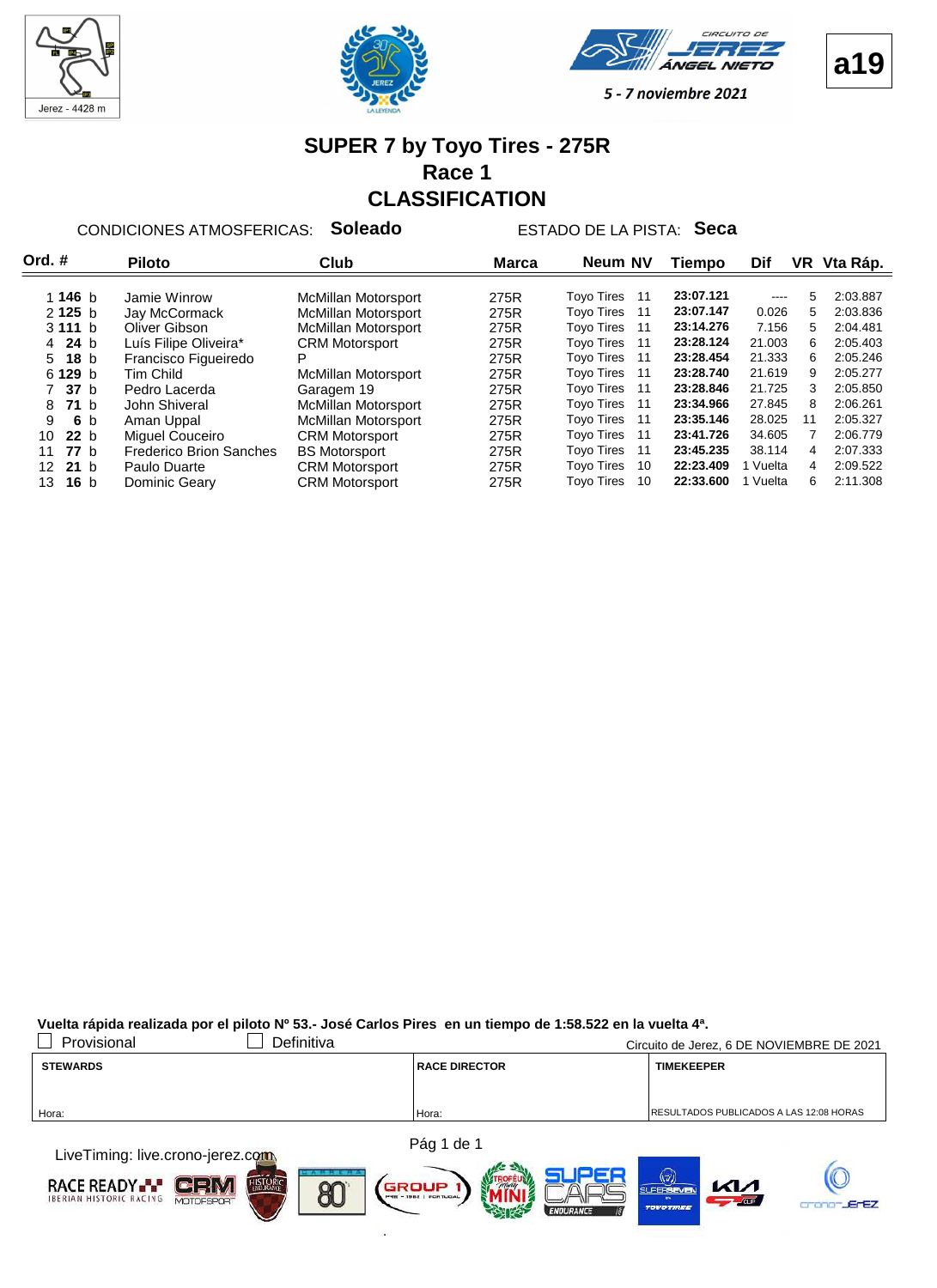







#### **SUPER 7 by Toyo Tires - 420R Business Race 1 CLASSIFICATION**

CONDICIONES ATMOSFERICAS: **Soleado** ESTADO DE LA PISTA: **Seca**

| Ord.#      | <b>Piloto</b>            | Club              | <b>Marca</b> | Neum NV                  | <b>Tiempo</b> | Dif                                                                                                                                                                                                                                                                                                                                                                                                                                                                        |    | VR Vta Ráp. |
|------------|--------------------------|-------------------|--------------|--------------------------|---------------|----------------------------------------------------------------------------------------------------------------------------------------------------------------------------------------------------------------------------------------------------------------------------------------------------------------------------------------------------------------------------------------------------------------------------------------------------------------------------|----|-------------|
| 46 с       | Nélson Gomes             | Speedy Motorsport | 420R         | <b>Tovo Tires</b><br>11  | 22:24.580     | $\frac{1}{2} \left( \frac{1}{2} \right) \left( \frac{1}{2} \right) \left( \frac{1}{2} \right) \left( \frac{1}{2} \right) \left( \frac{1}{2} \right) \left( \frac{1}{2} \right) \left( \frac{1}{2} \right) \left( \frac{1}{2} \right) \left( \frac{1}{2} \right) \left( \frac{1}{2} \right) \left( \frac{1}{2} \right) \left( \frac{1}{2} \right) \left( \frac{1}{2} \right) \left( \frac{1}{2} \right) \left( \frac{1}{2} \right) \left( \frac{1}{2} \right) \left( \frac$ |    | 2:01.079    |
| $2$ 12 c   | José Kol Almeida         | <b>BCM Sports</b> | 420R         | <b>Toyo Tires</b><br>11  | 22:49.185     | 24.605                                                                                                                                                                                                                                                                                                                                                                                                                                                                     | 3  | 2:02.311    |
| 331c       | André Matos              | <b>BCM Sports</b> | 420R         | <b>Tovo Tires</b><br>11  | 22:50.105     | 25.525                                                                                                                                                                                                                                                                                                                                                                                                                                                                     | 6  | 2:02.031    |
| 25c<br>4   | <b>Bertrand Rouchout</b> | Speedy Motorsport | 420R         | <b>Toyo Tires</b><br>11  | 22:54.877     | 30.297                                                                                                                                                                                                                                                                                                                                                                                                                                                                     | 11 | 2:03.113    |
| 55 с<br>5. | Ricardo Pedrosa          | Atomic-Mageltech  | 420R         | <b>Toyo Tires</b><br>11  | 22:55.638     | 31.059                                                                                                                                                                                                                                                                                                                                                                                                                                                                     | 11 | 2:02.586    |
| 54 с<br>6. | Fernando Costa           | Atomic-Mageltech  | 420R         | <b>Tovo Tires</b><br>-10 | 21:56.151     | Vuelta                                                                                                                                                                                                                                                                                                                                                                                                                                                                     | 4  | 2:07.667    |

**Vuelta rápida realizada por el piloto Nº 53.- José Carlos Pires en un tiempo de 1:58.522 en la vuelta 4ª.**

| Provisional                                                                                                                                                                                                                   | Definitiva |                      | Circuito de Jerez, 6 DE NOVIEMBRE DE 2021      |
|-------------------------------------------------------------------------------------------------------------------------------------------------------------------------------------------------------------------------------|------------|----------------------|------------------------------------------------|
| <b>STEWARDS</b>                                                                                                                                                                                                               |            | <b>RACE DIRECTOR</b> | <b>TIMEKEEPER</b>                              |
|                                                                                                                                                                                                                               |            |                      |                                                |
| Hora:                                                                                                                                                                                                                         | Hora:      |                      | <b>RESULTADOS PUBLICADOS A LAS 12:08 HORAS</b> |
|                                                                                                                                                                                                                               |            |                      |                                                |
| the company of the company of the company of the company of the company of the company of the company of the company of the company of the company of the company of the company of the company of the company of the company |            | Pág 1 de 1           |                                                |

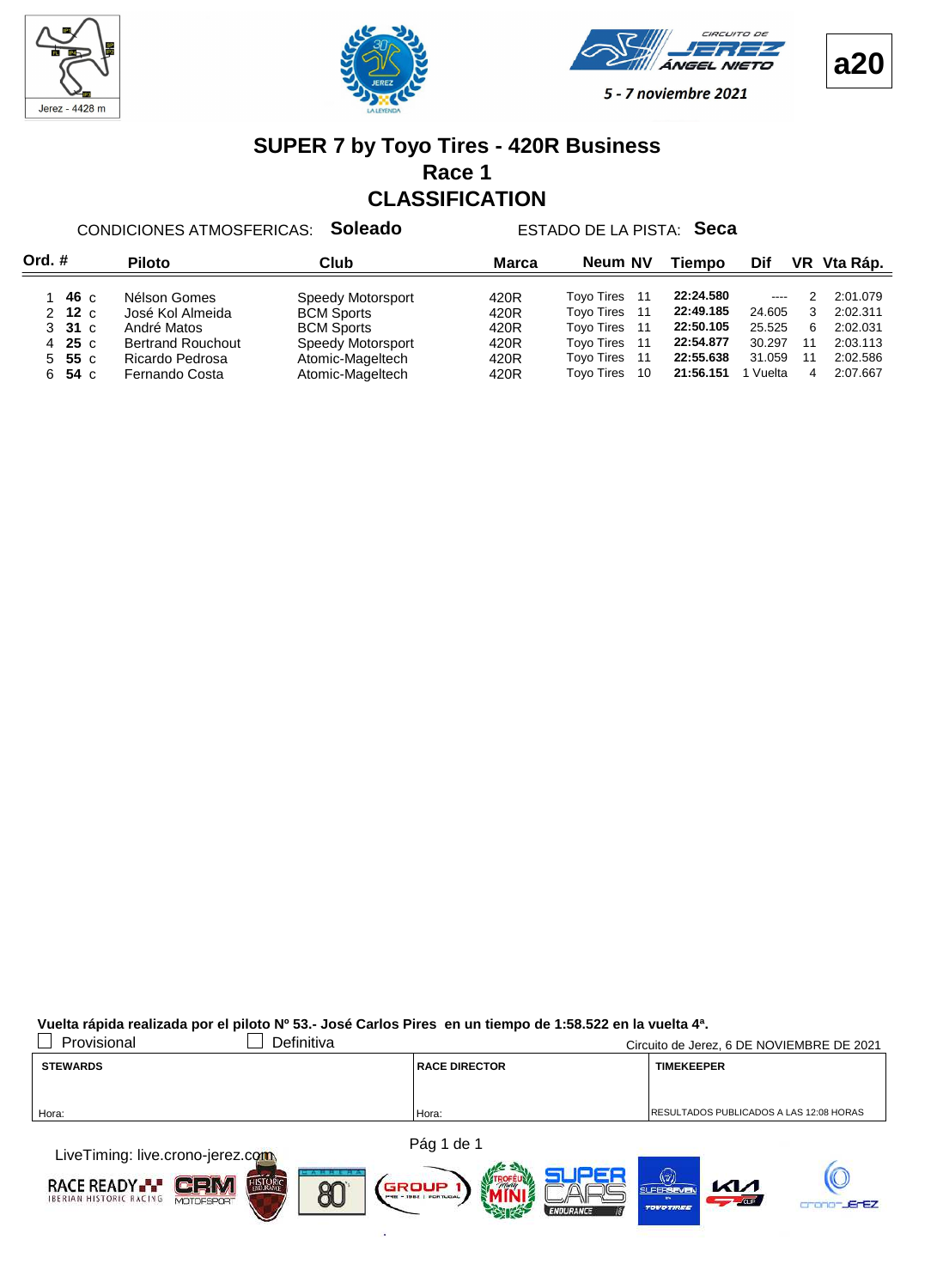





# **LAP BY LAP Race 1 SUPER 7 by Toyo Tires**

| <b>Vuelta</b> | 3         | 5         | 6         | $\overline{7}$ | 8         | 12        | 16        | 18        | 19        | 20        | 21        | 22        |
|---------------|-----------|-----------|-----------|----------------|-----------|-----------|-----------|-----------|-----------|-----------|-----------|-----------|
| 1             | 2:02.646  | 2:00.577  | 2:09.493  | 2:01.481       | 2:02.073  | 2:05.986  | 2:12.452  | 2:07.492  | 2:04.700  | 2:03.466  | 2:11.238  | 2:07.876  |
| $\mathbf{2}$  | 2:31.219  | 1:58.784* | 2:06.372  | 1:59.048       | 1.59.583  | 2:02.868  | 2:13.257  | 2:07.111  | 2:03.178  | 2:00.885  | 2:11.127  | 2:07.926  |
| 3             | PIT EXIT  | 2:00.837  | 2:07.300  | 1:59.047*      | 1:59.353  | 2:02.311* | 2:12.884  | 2:05.730  | 2:02.654  | 2:02.774  | 2:10.817  | 2:07.459  |
| 4             | 2:08.680  | 2:00.250  | 2:07.799  | 1:59.798       | 2:00.221  | 2:02.395  | 2:12.098  | 2:06.513  | 2:00.842* | 2:01.721  | 2:09.522* | 2:07.859  |
| 5             | 1:59.117* | 1:59.704  | 2:07.886  | 1:59.691       | 2:00.201  | 2:05.832  | 2:12.595  | 2:07.616  | 2:01.144  | 2:01.662  | 2:09.846  | 2:08.356  |
| 6             | 1:59.540  | 1:59.399  | 2:07.452  | 1:59.091       | 1:59.356  | 2:04.235  | 2:11.308* | 2:05.246* | 2:01.107  | 2:01.379  | 2:10.227  | 2:08.567  |
| 7             | 1:59.614  | 2:00.066  | 2:07.616  | 1:59.612       | 1:59.321* | 2:03.673  | 2:13.313  | 2:06.769  | 2:02.926  | 2:01.583  | 2:12.125  | 2:06.779* |
| 8             | 1:59.833  | 2:00.279  | 2:07.084  | 2:00.713       | 2:00.493  | 2:03.431  | 2:11.310  | 2:05.738  | 2:01.253  | 2:00.420  | 2:11.624  | 2:07.311  |
| 9             |           | 1:59.843  | 2:06.950  | 1:59.977       | 2:00.059  | 2:04.716  | 2:17.863  | 2:05.417  | 2:01.403  | 2:00.533  | 2:13.660  | 2:06.891  |
| 10            |           | 2:02.579  | 2:05.991  | 2:02.595       | 2:01.851  | 2:04.858  | 2:15.320  | 2:07.185  | 2:01.822  | 2:00.193* | 2:26.221  | 2:07.942  |
| 11            |           | 2:00.196  | 2:05.327* | 2:01.440       | 2:01.908  | 2:03.864  |           | 2:08.611  | 2:01.681  | 2:00.629  |           | 2:09.611  |
|               |           |           |           |                |           |           |           |           |           |           |           |           |
| <b>Vuelta</b> | 23        | 24        | 25        | 28             | 29        | 30        | 31        | 36        | 37        | 38        | 39        | 43        |
|               | 2:00.715  | 2:06.758  | 2:09.478  | 2:00.252       | 2:04.533  | 2:02.305  | 2:06.624  | 2:03.362  | 2:07.287  | 2:07.412  | 2:05.710  | 2:04.888  |
| 2             | 1:58.562* | 2:06.491  | 2:04.585  | 1:58.890*      | 2:03.872  | 1:59.788  | 2:03.250  | 2:00.552  | 2:06.779  | 2:03.130  | 2:02.277  | 2:02.013  |
| 3             | 2:00.399  | 2:06.114  | 2:03.956  | 2:00.679       | 2:02.265  | 1:59.435  | 2:03.747  | 2:01.292  | 2:05.850* | 2:03.530  | 2:02.402  | 2:01.866  |
| 4             | 2:00.682  | 2:06.280  | 2:03.234  | 2:00.383       | 2:00.877* | 1:59.135* | 2:04.988  | 2:01.472  | 2:06.558  | 2:04.379  | 2:01.826  | 2:01.271  |
| 5             | 2:00.122  | 2:05.880  | 2:05.122  | 1:59.317       | 2:01.113  | 1:59.907  | 2:03.394  | 2:00.832  | 2:06.340  | 2:02.621  | 2:00.775* | 2:00.778* |
| 6             | 1:59.506  | 2:05.403* | 2:04.152  | 1:59.341       | 2:01.158  | 2:00.507  | 2:02.031* | 2:00.827  | 2:06.088  | 2:02.515* | 2:01.592  | 2:01.332  |
| 7             | 1:59.099  | 2:06.302  | 2:04.356  | 1:59.591       | 2:01.903  | 1:59.770  | 2:05.590  | 2:00.256* | 2:07.165  | 2:04.498  | 2:01.427  | 2:02.256  |
| 8             | 2:00.130  | 2:05.776  | 2:03.406  | 2:00.733       | 2:02.964  | 2:00.082  | 2:02.881  | 2:00.831  | 2:06.301  | 2:03.004  | 2:01.754  | 2:01.370  |

| <b>Vuelta</b> | 44          | 46        | 53        | 54        | 55        | 57          | 69        | 70          | 71        | 77        | 99        | 111       |
|---------------|-------------|-----------|-----------|-----------|-----------|-------------|-----------|-------------|-----------|-----------|-----------|-----------|
|               | $2:02.521*$ | 2:03.636  | :59.233   | 2:11.738  | 2:09.490  | 2:02.585    | 2:02.064  | 2:07.229    | 2:09.858  | 2:09.701  | 2:07.630  | 2:05.773  |
| າ             |             | 2:01.079* | :58.595   | 2:09.425  | 2:05.627  | 2:01.959    | 1:59.926  | 2:03.455    | 2:07.705  | 2:07.440  | 2:03.326  | 2:04.910  |
| 3             |             | 2:02.818  | :58.526   | 2:10.962  | 2:04.704  | $1:59.727*$ | 1:59.641* | 2:03.458    | 2:06.999  | 2:07.379  | 2:03.472  | 2:05.009  |
| 4             |             | 2:01.693  | 1:58.522* | 2:07.667* | 2:04.049  | 2:03.376    | 2:00.101  | 2:04.556    | 2:07.211  | 2:07.333* | 2:03.111  | 2:04.490  |
| 5             |             | 2:01.619  | :58.585   | 2:09.257  | 2:05.024  | 2:00.237    | 1:59.964  | 2:03.990    | 2:07.312  | 2:08.094  | 2:01.814  | 2:04.481* |
| 6             |             | 2:01.345  | :58.918   | 2:09.486  | 2:04.324  | 2:00.384    | 2:00.029  | $2:02.649*$ | 2:08.088  | 2:08.207  | 2:01.164  | 2:05.711  |
| 7             |             | 2:01.803  | :59.210   | 2:09.243  | 2:03.237  | 2:00.263    | 1:59.952  | 2:03.459    | 2:06.531  | 2:07.637  | 2:01.296  | 2:05.253  |
| 8             |             | 2:01.335  | :59.242   | 2:08.998  | 2:03.660  | 2:00.948    | 2:00.049  | 2:02.865    | 2:06.261* | 2:07.957  | 2:00.948  | 2:04.956  |
| 9             |             | 2:01.308  | :59.056   | 2:10.510  | 2:04.160  | 2:00.950    | 2:00.034  | 2:03.690    | 2:06.652  | 2:08.163  | 2:01.078  | 2:06.039  |
| 10            |             | 2:01.201  | 2:00.018  | 2:12.168  | 2:03.543  | 2:00.902    | 2:03.032  | 2:04.546    | 2:06.319  | 2:08.649  | 2:00.688* | 2:05.887  |
| 11            |             | 2:02.665  | 2:02.970  |           | 2:02.586* | 2:00.740    | 2:00.638  | 2:04.017    | 2:06.284  | 2:09.093  | 2:00.991  | 2:06.699  |

 2:00.106 2:04.483 2:06.543 1:59.946 1:59.870 2:03.986 2:01.068 2:07.053 2:03.812 2:01.542 2:01.193 2:02.095 2:03.227 2:08.400 2:01.993 2:03.417 2:04.402 2:01.022 2:05.900 2:04.429 2:01.748 2:01.756 2:02.856 2:03.113\* 2:08.620 2:00.652 2:00.569 2:04.083 2:00.848 2:08.573 2:03.923 2:02.349 2:02.341

| <b>Vuelta</b> | 116       | 119         | 125       | 129      | 136       | 146       | 169         |  |  |  |
|---------------|-----------|-------------|-----------|----------|-----------|-----------|-------------|--|--|--|
|               | 2:05.214  | 2:03.489    | 2:06.030  | 2:07.841 | 2:08.483  | 2:06.049  | 2:05.047    |  |  |  |
|               | 2:03.047  | 2:00.511    | 2:04.691  | 2:06.984 | 2:03.062  | 2:04.756  | 2:02.356    |  |  |  |
| 3             | 2:01.764  | 2:00.795    | 2:04.894  | 2:06.476 | 2:03.075  | 2:05.007  | 2:01.563    |  |  |  |
|               | 2:01.429  | 2:00.863    | 2:04.419  | 2:05.542 | 2:04.194  | 2:04.341  | 2:01.399    |  |  |  |
| 5             | 2:00.832* | 2:01.347    | 2:03.836* | 2:06.432 | 2:03.493  | 2:03.887* | $2:00.924*$ |  |  |  |
| 6             | 2:01.304  | $2:00.033*$ | 2:05.238  | 2:05.427 | 2:02.718* | 2:05.121  | 2:01.382    |  |  |  |
|               | 2:01.385  | 2:00.406    | 2:04.730  | 2:06.077 | 2:03.432  | 2:04.787  | 2:02.133    |  |  |  |

LiveTiming: live.crono-jerez.com







ROUP







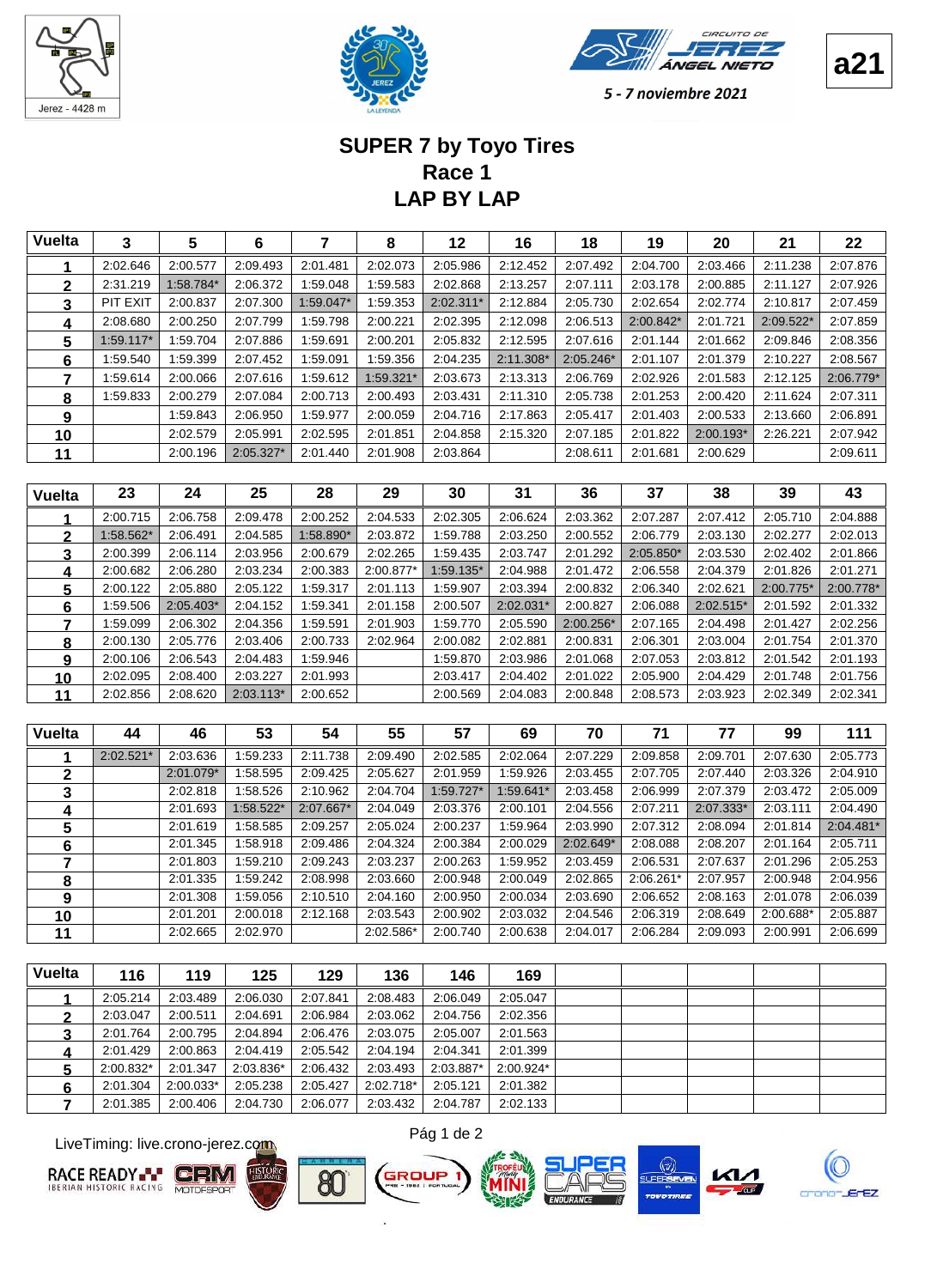







# **LAP BY LAP Race 1 SUPER 7 by Toyo Tires**

| Vuelta | 116      | 119      | 125      | 129        | 136      | 146      | 169      |  |  |  |
|--------|----------|----------|----------|------------|----------|----------|----------|--|--|--|
|        | 2:01.001 | 2:01.291 | 2:04.777 | 2:05.675   | 2:03.571 | 2:04.347 | 2:01.405 |  |  |  |
|        | 2:01.295 | 2:00.761 | 2:04.619 | 2:05.277*l | 2:03.685 | 2:04.714 | 2:02.074 |  |  |  |
| 10     | 2:01.226 | 2:00.791 | 2:05.444 | 2:08.132   | 2:04.690 | 2:05.348 | 2:02.461 |  |  |  |
|        | 2:01.649 | 2:00.459 | 2:04.333 | 2:09.485   | 2:03.869 | 2:04.525 | 2:01.498 |  |  |  |

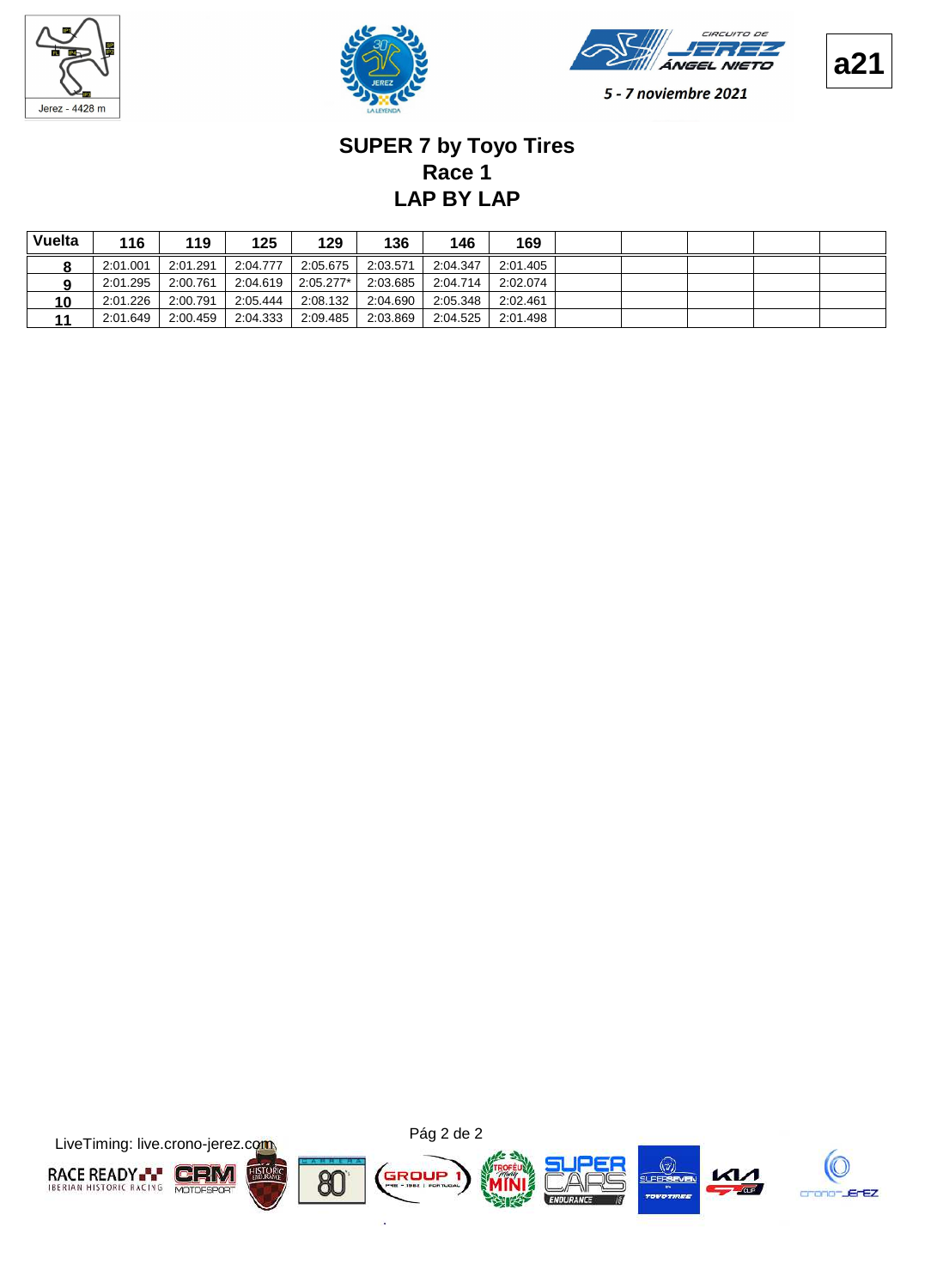





## **SUPER 7 by Toyo Tires Race 1 ANALYSIS**

|                 | Número                             |                  | 3                  |                  | 5                    |                  | 6                    |                  | 7                  |                  | 8                    |                  | 12                 |                  | 16                 |
|-----------------|------------------------------------|------------------|--------------------|------------------|----------------------|------------------|----------------------|------------------|--------------------|------------------|----------------------|------------------|--------------------|------------------|--------------------|
| Vta             |                                    | Sectorl          | Vuelta             | Sector           | Vuelta               | Sector           | Vuelta               | Sector           | Vuelta             | Sector           | Vuelta               | Sector           | Vuelta             | Sector           | Vuelta             |
|                 |                                    |                  |                    |                  |                      |                  |                      |                  |                    |                  |                      |                  |                    |                  |                    |
|                 | IP <sub>1</sub>                    | 47.759           | 47.759             | 46.643           | 46.643               | 49.755           | 49.755               | 47.040           | 47.040             | 46.424           | 46.424               | 49.524           | 49.524             | 50.572           | 50.572             |
| $\mathbf 1$     | IP <sub>2</sub>                    | 34.321           | 1:22.080           | 34.108           | 1:20.751             | 36.373           | 1:26.128             | 34.355           | 1:21.395           | 34.309           | 1:20.733             | 35.248           | 1:24.772           | 37.336           | 1:27.908           |
|                 | FL                                 | 40.566           | 2:02.646           | 39.826           | 2:00.577             | 43.365           | 2:09.493             | 40.086           | 2:01.481           | 41.340           | 2:02.073             | 41.214           | 2:05.986           | 44.544           | 2:12.452           |
|                 | IP <sub>1</sub><br>IP <sub>2</sub> | 45.949<br>33.758 | 45.949<br>1:19.707 | 45.258           | 45.258<br>1:19.073   | 47.626<br>35.985 | 47.626<br>1:23.611   | 45.379<br>33.725 | 45.379<br>1:19.104 | 45.746<br>34.055 | 45.746<br>1:19.801   | 46.562<br>35.089 | 46.562<br>1:21.651 | 50.552<br>37.924 | 50.552<br>1:28.476 |
| $\overline{2}$  | FL                                 | 1:11.51          | 2:31.219           | 33.815<br>39.711 | 1:58.784             | 42.761           | 2:06.372             | 39.944           | 1:59.048           | 39.782           | 1:59.583             | 41.217           | 2:02.868           | 44.781           | 2:13.257           |
|                 | IP1                                | 50.352           | 50.352             | 45.149           | 45.149               | 48.376           | 48.376               | 45.296           | 45.296             | 45.514           | 45.514               | 46.598           | 46.598             | 50.450           | 50.450             |
|                 | IP <sub>2</sub>                    |                  | 36.616 1:26.968    | 35.288           | 1:20.437             | 36.096           | 1:24.472             | 33.789           | 1:19.085           | 33.675           | 1:19.189             | 34.918           | 1:21.516           | 37.587           | 1:28.037           |
| $\mathbf{3}$    | FL                                 |                  | 1:53.70 PIT EXIT   | 40.400           | 2:00.837             | 42.828           | 2:07.300             | 39.962           | 1:59.047           | 40.164           | 1:59.353             | 40.795           | 2:02.311           |                  | 44.847 2:12.884    |
|                 | IP <sub>1</sub>                    | 54.480           | 54.480             | 45.820           | 45.820               | 48.229           | 48.229               | 45.573           | 45.573             | 45.532           | 45.532               | 46.334           | 46.334             | 50.337           | 50.337             |
|                 | IP <sub>2</sub>                    | 33.903           | 1:28.383           | 34.359           | 1:20.179             | 36.451           | 1:24.680             | 34.014           | 1:19.587           | 34.205           | 1:19.737             | 34.914           | 1:21.248           | 37.703           | 1:28.040           |
| $\overline{4}$  | FL                                 | 40.297           | 2:08.680           | 40.071           | 2:00.250             | 43.119           | 2:07.799             | 40.211           | 1:59.798           | 40.484           | 2:00.221             | 41.147           | 2:02.395           | 44.058           | 2:12.098           |
|                 | IP <sub>1</sub>                    | 45.616           | 45.616             | 45.659           | 45.659               | 48.292           | 48.292               | 46.093           | 46.093             | 45.909           | 45.909               | 47.081           | 47.081             | 50.637           | 50.637             |
|                 | IP <sub>2</sub>                    | 33.690           | 1:19.306           | 34.351           | 1:20.010             | 36.546           | 1:24.838             | 33.976           | 1:20.069           | 34.318           | 1:20.227             | 35.408           | 1:22.489           | 37.926           | 1:28.563           |
| $5\phantom{1}$  | FL                                 | 39.811           | 1:59.117           | 39.694           | 1:59.704             | 43.048           | 2:07.886             | 39.622           | 1:59.691           | 39.974           | 2:00.201             | 43.343           | 2:05.832           | 44.032           | 2:12.595           |
|                 | IP <sub>1</sub>                    | 45.650           | 45.650             | 45.406           | 45.406               | 48.634           | 48.634               | 45.529           | 45.529             | 45.526           | 45.526               | 47.119           | 47.119             | 49.926           | 49.926             |
|                 | IP <sub>2</sub>                    | 33.919           | 1:19.569           | 34.185           | 1:19.591             | 36.129           | 1:24.763             | 33.874           | 1:19.403           | 33.808           | 1:19.334             | 35.271           | 1:22.390           | 37.121           | 1:27.047           |
| $6\phantom{1}6$ | FL                                 | 39.972           | 1:59.540           | 39.808           | 1:59.399             | 42.690           | 2:07.452             | 39.688           | 1:59.091           | 40.022           | 1:59.356             | 41.845           | 2:04.235           | 44.261           | 2:11.308           |
|                 | IP <sub>1</sub>                    | 45.491           | 45.491             | 45.558           | 45.558               | 48.322           | 48.322               | 46.035           | 46.035             | 45.274           | 45.274               | 47.157           | 47.157             | 49.828           | 49.828             |
| $\overline{7}$  | IP <sub>2</sub>                    | 34.024           | 1:19.515           | 34.401           | 1:19.959             | 35.862           | 1:24.184             | 33.925           | 1:19.960           | 33.641           | 1:18.915             | 35.351           | 1:22.508           | 37.936           | 1:27.764           |
|                 | FL                                 | 40.100           | 1:59.614           | 40.107           | 2:00.066             |                  | 43.432 2:07.616      | 39.652           | 1:59.612           | 40.406           | 1:59.321             | 41.165           | 2:03.673           | 45.549           | 2:13.313           |
|                 | IP <sub>1</sub>                    | 45.890           | 45.890             | 45.511           | 45.511               | 48.038           | 48.038               | 45.794           | 45.794             | 45.145           | 45.145               | 46.971           | 46.971             | 49.887           | 49.887             |
| 8               | IP <sub>2</sub><br>FL              | 34.092           | 1:19.982           | 34.204<br>40.564 | 1:19.715<br>2:00.279 | 36.456<br>42.590 | 1:24.494<br>2:07.084 | 34.582           | 1:20.376           | 34.419           | 1:19.564<br>2:00.493 | 35.236           | 1:22.207           | 37.251           | 1:27.138           |
|                 | IP <sub>1</sub>                    | 39.851           | 1:59.833           |                  | 45.983               |                  |                      | 40.337<br>46.074 | 2:00.713<br>46.074 | 40.929<br>45.758 | 45.758               | 41.225           | 2:03.431           |                  | 44.172 2:11.310    |
|                 | IP <sub>2</sub>                    | 46.935<br>37.430 | 46.935<br>1:24.365 | 45.983<br>34.005 | 1:19.988             | 48.098<br>35.867 | 48.098<br>1:23.965   | 34.104           | 1:20.178           | 33.847           | 1:19.605             | 47.260<br>36.236 | 47.260<br>1:23.496 | 55.320<br>36.832 | 55.320<br>1:32.152 |
| 9               | FL                                 |                  |                    | 39.855           | 1:59.843             | 42.985           | 2:06.950             | 39.799           | 1:59.977           | 40.454           | 2:00.059             | 41.220           | 2:04.716           | 45.711           | 2:17.863           |
|                 | IP <sub>1</sub>                    |                  |                    | 46.651           | 46.651               | 47.941           | 47.941               | 46.921           | 46.921             | 46.105           | 46.105               | 47.587           | 47.587             | 51.834           | 51.834             |
|                 | IP <sub>2</sub>                    |                  |                    | 35.103           | 1:21.754             | 35.791           | 1:23.732             | 35.168           | 1:22.089           | 34.974           | 1:21.079             | 35.621           | 1:23.208           | 38.570           | 1:30.404           |
| 10              | FL                                 |                  |                    | 40.825           | 2:02.579             | 42.259           | 2:05.991             | 40.506           | 2:02.595           | 40.772           | 2:01.851             | 41.650           | 2:04.858           |                  | 44.916 2:15.320    |
|                 | IP1                                |                  |                    | 45.603           | 45.603               | 47.550           | 47.550               | 46.127           | 46.127             | 45.664           | 45.664               | 47.015           | 47.015             |                  |                    |
|                 | IP <sub>2</sub>                    |                  |                    | 34.436           | 1:20.039             | 35.675           | 1:23.225             | 35.418           | 1:21.545           | 35.708           | 1:21.372             | 35.721           | 1:22.736           |                  |                    |
| 11              | FL                                 |                  |                    | 40.157           | 2:00.196             | 42.102           | 2:05.327             | 39.895           | 2:01.440           | 40.537           | 2:01.908             | 41.128           | 2:03.864           |                  |                    |

LiveTiming: live.crono-jerez.com



Pág 1 de 1

G

ä









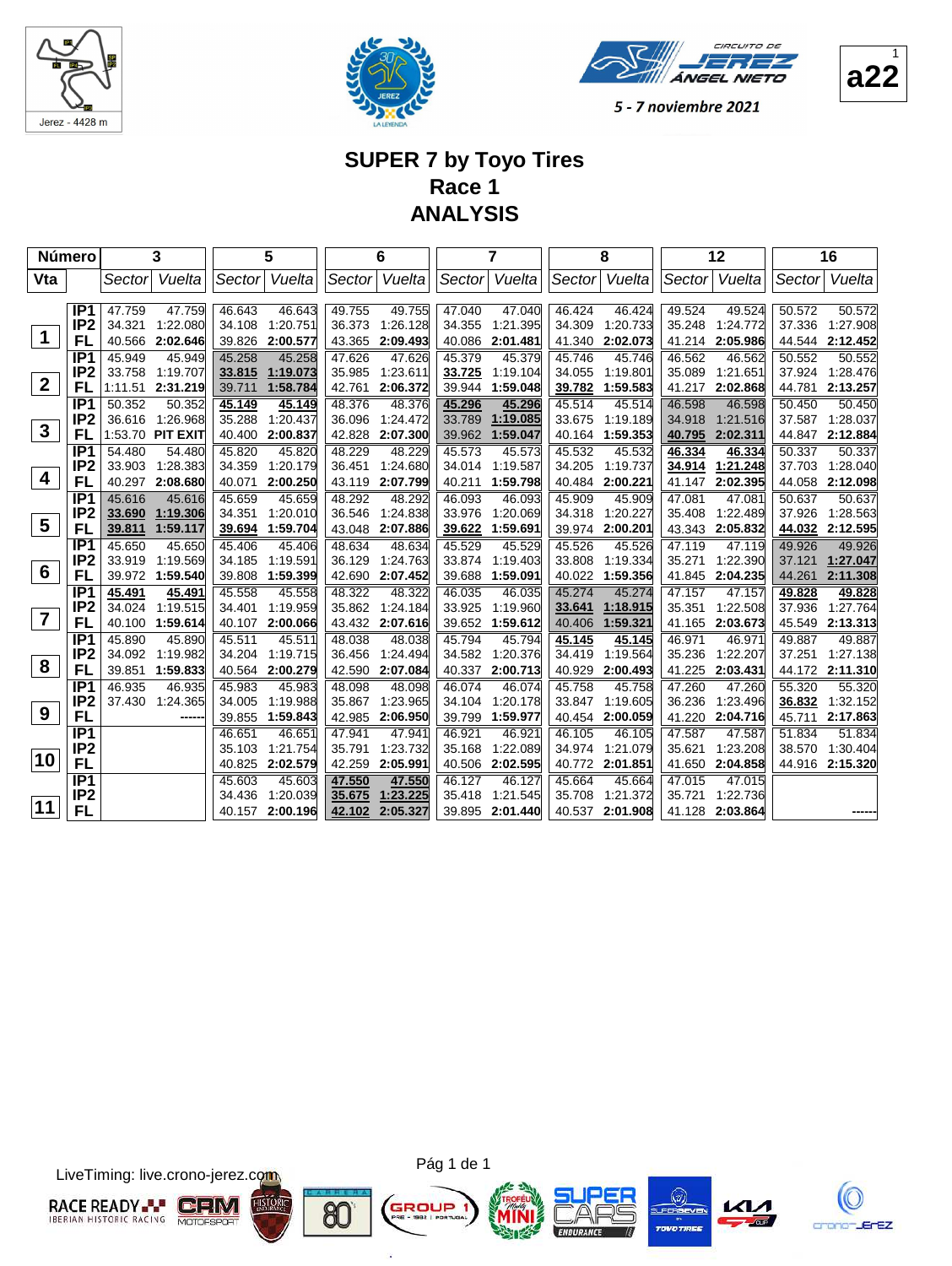





#### **SUPER 7 by Toyo Tires Race 1 ANALYSIS**

| <b>Número</b>    |                                    |                  | 18                 |                  | 19                 |                  | 20                   |                  | 21                   |                  | 22                   |                  | 23                   |                  | 24                 |
|------------------|------------------------------------|------------------|--------------------|------------------|--------------------|------------------|----------------------|------------------|----------------------|------------------|----------------------|------------------|----------------------|------------------|--------------------|
| Vta              |                                    | Sectorl          | Vuelta             | Sector           | Vuelta             | Sector           | Vuelta               | Sector           | Vuelta               | Sector           | Vuelta               | Sector           | Vuelta               | Sector           | Vuelta             |
|                  |                                    |                  |                    |                  |                    |                  |                      |                  |                      |                  |                      |                  |                      |                  |                    |
|                  | IP <sub>1</sub><br>IP <sub>2</sub> | 49.074<br>35.625 | 49.074<br>1:24.699 | 49.162<br>34.851 | 49.162<br>1:24.013 | 48.502<br>34.045 | 48.502<br>1:22.547   | 50.733<br>37.127 | 50.733<br>1:27.860   | 49.500<br>35.906 | 49.500<br>1:25.406   | 46.612<br>34.175 | 46.612<br>1:20.787   | 49.029<br>35.550 | 49.029<br>1:24.579 |
| $\mathbf{1}$     | FL                                 | 42.793           | 2:07.492           | 40.687           | 2:04.700           | 40.919           | 2:03.466             | 43.378           | 2:11.238             | 42.470           | 2:07.876             | 39.928           | 2:00.715             | 42.179           | 2:06.758           |
|                  | IP <sub>1</sub>                    | 48.170           | 48.170             | 47.167           | 47.167             | 46.074           | 46.074               | 49.673           | 49.673               | 49.508           | 49.508               | 45.049           | 45.049               | 48.007           | 48.007             |
|                  | IP <sub>2</sub>                    | 35.828           | 1:23.998           | 34.970           | 1:22.137           | 34.523           | 1:20.597             | 37.866           | 1:27.539             | 35.840           | 1:25.348             | 33.913           | 1:18.962             | 35.827           | 1:23.834           |
| $\overline{2}$   | FL                                 |                  | 43.113 2:07.111    | 41.041           | 2:03.178           | 40.288           | 2:00.885             | 43.588           | 2:11.127             | 42.578           | 2:07.926             | 39.600           | 1:58.562             | 42.657           | 2:06.491           |
|                  | IP <sub>1</sub>                    | 47.795           | 47.795             | 47.262           | 47.262             | 46.577           | 46.577               | 49.774           | 49.774               | 48.602           | 48.602               | 45.236           | 45.236               | 48.378           | 48.378             |
|                  | IP <sub>2</sub>                    | 35.709           | 1:23.504           | 34.576           | 1:21.838           | 34.843           | 1:21.420             | 36.741           | 1:26.515             | 36.066           | 1:24.668             | 35.013           | 1:20.249             | 35.557           | 1:23.935           |
| $\mathbf{3}$     | FL                                 | 42.226           | 2:05.730           | 40.816           | 2:02.654           | 41.354           | 2:02.774             | 44.302           | 2:10.817             | 42.791           | 2:07.459             | 40.150           | 2:00.399             | 42.179           | 2:06.114           |
|                  | IP <sub>1</sub>                    | 48.371           | 48.371             | 46.033           | 46.033             | 46.913           | 46.913               | 49.259           | 49.259               | 48.883           | 48.883               | 45.920           | 45.920               | 48.358           | 48.358             |
| $\boldsymbol{4}$ | IP <sub>2</sub>                    | 35.969           | 1:24.340           | 34.505           | 1:20.538           | 34.430           | 1:21.343             | 36.929           | 1:26.188             | 36.152           | 1:25.035             | 34.750           | 1:20.670             | 35.808           | 1:24.166           |
|                  | FL                                 | 42.173           | 2:06.513           | 40.304           | 2:00.842           | 40.378           | 2:01.721             | 43.334           | 2:09.522             | 42.824           | 2:07.859             | 40.012           | 2:00.682             | 42.114           | 2:06.280           |
|                  | IP <sub>1</sub>                    | 47.896           | 47.896             | 46.502           | 46.502             | 46.722           | 46.722               | 49.596           | 49.596               | 48.998           | 48.998               | 45.953           | 45.953               | 48.147           | 48.147             |
| $5\phantom{1}$   | IP <sub>2</sub>                    | 35.771           | 1:23.667           | 34.196           | 1:20.698           | 34.324           | 1:21.046             | 37.214           | 1:26.810             | 36.184           | 1:25.182             | 34.087           | 1:20.040             | 35.590           | 1:23.737           |
|                  | FL                                 | 43.949           | 2:07.616           | 40.446           | 2:01.144           | 40.616           | 2:01.662             | 43.036           | 2:09.846             | 43.174           | 2:08.356             | 40.082           | 2:00.122             | 42.143           | 2:05.880           |
|                  | IP1<br>IP <sub>2</sub>             | 47.682<br>35.301 | 47.682<br>1:22.983 | 46.159           | 46.159<br>1:20.653 | 46.451           | 46.451               | 49.819           | 49.819               | 49.148           | 49.148               | 45.058           | 45.058               | 47.976<br>35.321 | 47.976<br>1:23.297 |
| $6\phantom{1}6$  | FL                                 | 42.263           | 2:05.246           | 34.494<br>40.454 | 2:01.107           | 34.313<br>40.615 | 1:20.764<br>2:01.379 | 36.969<br>43.439 | 1:26.788<br>2:10.227 | 36.021<br>43.398 | 1:25.169<br>2:08.567 | 34.139<br>40.309 | 1:19.197<br>1:59.506 | 42.106           | 2:05.403           |
|                  | IP <sub>1</sub>                    | 48.110           | 48.110             | 47.111           | 47.111             | 46.670           | 46.670               | 49.958           | 49.958               | 48.760           | 48.760               | 45.182           | 45.182               | 48.207           | 48.207             |
|                  | IP <sub>2</sub>                    | 35.982           | 1:24.092           | 35.129           | 1:22.240           | 34.693           | 1:21.363             | 37.895           | 1:27.853             | 35.705           | 1:24.465             | 33.942           | 1:19.124             | 35.852           | 1:24.059           |
| $\overline{7}$   | FL                                 | 42.677           | 2:06.769           | 40.686           | 2:02.926           | 40.221           | 2:01.583             | 44.272           | 2:12.125             | 42.314           | 2:06.779             | 39.975           | 1:59.099             | 42.243           | 2:06.302           |
|                  | IP <sub>1</sub>                    | 47.510           | 47.510             | 46.606           | 46.606             | 46.009           | 46.009               | 50.122           | 50.122               | 48.789           | 48.789               | 45.534           | 45.534               | 48.140           | 48.140             |
|                  | IP <sub>2</sub>                    | 35.447           | 1:22.957           | 34.137           | 1:20.743           | 34.169           | 1:20.178             | 37.431           | 1:27.553             | 35.951           | 1:24.740             | 34.184           | 1:19.718             | 35.506           | 1:23.646           |
| 8                | FL                                 | 42.781           | 2:05.738           | 40.510           | 2:01.253           | 40.242           | 2:00.420             | 44.071           | 2:11.624             | 42.571           | 2:07.311             | 40.412           | 2:00.130             | 42.130           | 2:05.776           |
|                  | IP <sub>1</sub>                    | 48.067           | 48.067             | 46.696           | 46.696             | 45.974           | 45.974               | 50.030           | 50.030               | 48.643           | 48.643               | 45.749           | 45.749               | 48.320           | 48.320             |
|                  | IP <sub>2</sub>                    | 35.338           | 1:23.405           | 34.312           | 1:21.008           | 34.359           | 1:20.333             | 38.203           | 1:28.233             | 35.776           | 1:24.419             | 34.337           | 1:20.086             | 35.634           | 1:23.954           |
| 9                | FL                                 | 42.012           | 2:05.417           | 40.395           | 2:01.403           | 40.200           | 2:00.533             | 45.427           | 2:13.660             | 42.472           | 2:06.891             | 40.020           | 2:00.106             | 42.589           | 2:06.543           |
|                  | IP <sub>1</sub>                    | 48.350           | 48.350             | 46.802           | 46.802             | 45.803           | 45.803               | 50.889           | 50.889               | 48.559           | 48.559               | 46.755           | 46.755               | 49.162           | 49.162             |
| 10               | IP <sub>2</sub>                    | 36.205           | 1:24.555           | 34.412           | 1:21.214           | 34.244           | 1:20.047             | 48.944           | 1:39.833             | 35.959           | 1:24.518             | 34.963           | 1:21.718             | 36.722           | 1.25.884           |
|                  | FL                                 | 42.630           | 2:07.185           | 40.608           | 2:01.822           | 40.146           | 2:00.193             | 46.388           | 2:26.221             | 43.424           | 2:07.942             | 40.377           | 2:02.095             | 42.516           | 2:08.400           |
|                  | IP <sub>1</sub>                    | 48.297           | 48.297             | 46.423           | 46.423             | 45.737           | 45.737               |                  |                      | 49.661           | 49.661               | 46.243           | 46.243               | 48.138           | 48.138             |
| 11               | IP <sub>2</sub>                    | 36.276           | 1:24.573           | 34.374           | 1:20.797           | 34.658           | 1:20.395             |                  |                      | 36.307           | 1:25.968             | 35.849           | 1:22.092             | 36.525           | 1:24.663           |
|                  | FL                                 | 44.038           | 2:08.611           | 40.884           | 2:01.681           | 40.234           | 2:00.629             |                  |                      | 43.643           | 2:09.611             | 40.764           | 2:02.856             | 43.957           | 2:08.620           |

LiveTiming: live.crono-jerez.com



Pág 1 de 1

G

ä









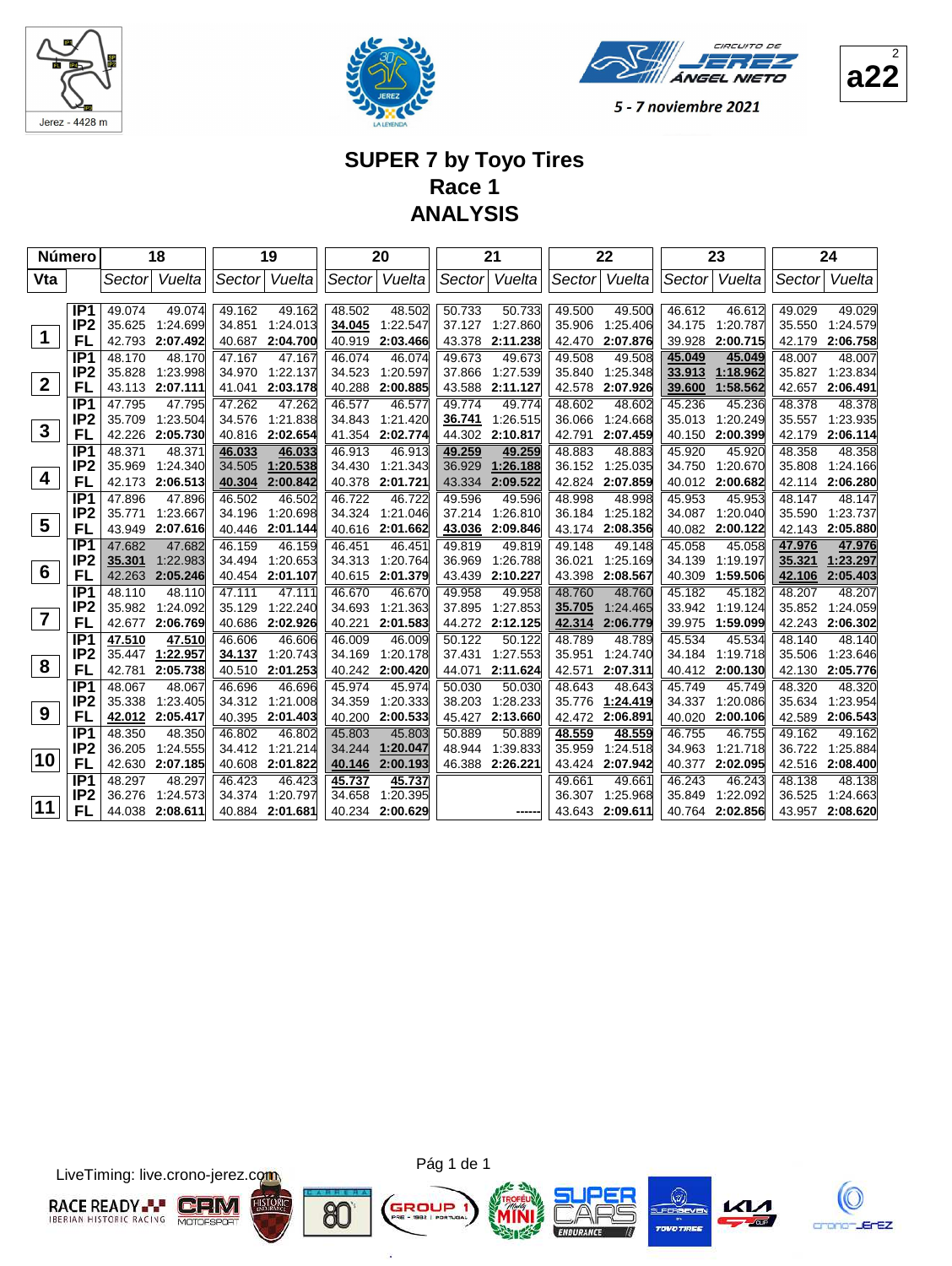







#### **SUPER 7 by Toyo Tires Race 1 ANALYSIS**

| <b>Número</b>           |                        |                  | 25                   |                  | 28                   |                  | 29                   |                  | 30                   |                  | 31                   |                  | 36                   |                  | 37                   |
|-------------------------|------------------------|------------------|----------------------|------------------|----------------------|------------------|----------------------|------------------|----------------------|------------------|----------------------|------------------|----------------------|------------------|----------------------|
| Vta                     |                        | Sector           | Vuelta               |                  | Sector Vuelta        | Sector           | Vuelta               | Sector           | Vuelta               |                  | Sector Vuelta        | Sector           | Vuelta               | Sector           | Vuelta               |
|                         |                        |                  |                      |                  |                      |                  |                      |                  |                      |                  |                      |                  |                      |                  |                      |
|                         | IP <sub>1</sub>        | 51.236           | 51.236               | 46.483           | 46.483               | 49.153           | 49.153               | 47.500           | 47.500               | 49.801           | 49.801               | 48.396           | 48.396               | 49.026           | 49.026               |
| $\mathbf 1$             | IP <sub>2</sub>        | 36.002           | 1:27.238             | 34.019           | 1:20.502             | 34.794           | 1:23.947             | 34.248           | 1:21.748             | 35.300           | 1:25.101             | 34.433           | 1:22.829             | 35.516           | 1:24.542             |
|                         | FL                     |                  | 42.240 2:09.478      | 39.750           | 2:00.252             | 40.586           | 2:04.533             | 40.557           | 2:02.305             | 41.523           | 2:06.624             | 40.533           | 2:03.362             | 42.745           | 2:07.287             |
|                         | IP <sub>1</sub>        | 47.192           | 47.192               | 45.461           | 45.461               | 46.948           | 46.948               | 45.682           | 45.682               | 46.580           | 46.580               | 45.917           | 45.917               | 48.028           | 48.028               |
| $\overline{2}$          | IP <sub>2</sub>        | 35.127           | 1:22.319             | 33.621           | 1:19.082             | 35.373           | 1:22.321             | 33.767           | 1:19.449             | 35.394           | 1:21.974             | 34.044           | 1:19.961             | 36.126           | 1:24.154             |
|                         | FL                     | 42.266           | 2:04.585             | 39.808           | 1:58.890             | 41.551           | 2:03.872             | 40.339           | 1:59.788             | 41.276           | 2:03.250             | 40.591           | 2:00.552             | 42.625           | 2:06.779             |
|                         | IP1<br>IP <sub>2</sub> | 47.465           | 47.465               | 45.406           | 45.406               | 46.647           | 46.647               | 45.260           | 45.260               | 47.084           | 47.084               | 46.156           | 46.156               | 48.074           | 48.074               |
| $\mathbf{3}$            | FL                     | 35.220<br>41.271 | 1:22.685<br>2:03.956 | 35.145           | 1:20.551<br>2:00.679 | 34.630<br>40.988 | 1:21.277<br>2:02.265 | 34.022<br>40.153 | 1:19.282<br>1:59.435 | 35.253<br>41.410 | 1:22.337<br>2:03.747 | 34.245           | 1:20.401<br>2:01.292 | 35.343           | 1:23.417<br>2:05.850 |
|                         | IP <sub>1</sub>        |                  |                      | 40.128<br>45.921 | 45.921               | 46.499           |                      |                  |                      | 47.034           | 47.034               | 40.891<br>46.738 | 46.738               | 42.433<br>48.465 | 48.465               |
|                         | IP <sub>2</sub>        | 46.963<br>35.025 | 46.963<br>1:21.988   | 34.097           | 1:20.018             | 33.928           | 46.499<br>1:20.427   | 45.222<br>33.942 | 45.222<br>1:19.164   | 35.177           | 1:22.211             | 34.426           | 1:21.164             | 36.144           | 1:24.609             |
| 4                       | FL                     | 41.246           | 2:03.234             | 40.365           | 2:00.383             | 40.451           | 2:00.877             | 39.971           | 1:59.135             | 42.777           | 2:04.988             | 40.308           | 2:01.472             | 41.950           | 2:06.558             |
|                         | IP <sub>1</sub>        | 47.052           | 47.052               | 45.590           | 45.590               | 46.402           | 46.402               | 45.634           | 45.634               | 47.330           | 47.330               | 45.971           | 45.971               | 48.148           | 48.148               |
|                         | IP <sub>2</sub>        | 35.383           | 1:22.435             | 33.850           | 1:19.440             | 34.112           | 1:20.514             | 34.036           | 1:19.670             | 34.964           | 1:22.294             | 33.854           | 1:19.825             | 35.762           | 1:23.910             |
| $5\phantom{.0}$         | FL                     | 42.687           | 2:05.122             | 39.877           | 1:59.317             | 40.599           | 2:01.113             | 40.238           | 1:59.907             | 41.100           | 2:03.394             | 41.007           | 2:00.832             | 42.430           | 2:06.340             |
|                         | IP <sub>1</sub>        | 47.487           | 47.487               | 45.839           | 45.839               | 45.985           | 45.985               | 45.951           | 45.951               | 46.551           | 46.551               | 46.722           | 46.722               | 48.033           | 48.033               |
|                         | IP <sub>2</sub>        | 35.380           | 1:22.867             | 33.611           | 1:19.450             | 34.524           | 1:20.509             | 34.421           | 1:20.372             | 34.810           | 1:21.361             | 34.014           | 1:20.736             | 35.724           | 1:23.757             |
| 6                       | FL                     | 41.285           | 2:04.152             | 39.891           | 1:59.341             | 40.650           | 2:01.158             | 40.135           | 2:00.507             | 40.670           | 2:02.031             | 40.091           | 2:00.827             | 42.332           | 2:06.088             |
|                         | IP <sub>1</sub>        | 47.385           | 47.385               | 46.126           | 46.126               | 46.113           | 46.113               | 45.739           | 45.739               | 47.213           | 47.213               | 45.891           | 45.891               | 48.715           | 48.715               |
|                         | IP <sub>2</sub>        | 35.544           | 1:22.929             | 33.646           | 1:19.772             | 35.099           | 1:21.212             | 33.942           | 1:19.681             | 36.462           | 1:23.675             | 34.289           | 1:20.180             | 36.027           | 1:24.742             |
| $\overline{\mathbf{7}}$ | FL                     | 41.427           | 2:04.356             | 39.819           | 1:59.591             | 40.691           | 2:01.903             | 40.089           | 1:59.770             | 41.915           | 2:05.590             | 40.076           | 2:00.256             | 42.423           | 2:07.165             |
|                         | IP <sub>1</sub>        | 47.290           | 47.290               | 45.989           | 45.989               | 48.145           | 48.145               | 45.837           | 45.837               | 46.790           | 46.790               | 46.112           | 46.112               | 47.882           | 47.882               |
|                         | IP <sub>2</sub>        | 35.042           | 1:22.332             | 34.433           | 1:20.422             | 34.181           | 1:22.326             | 34.232           | 1:20.069             | 35.279           | 1:22.069             | 34.308           | 1:20.420             | 36.118           | 1:24.000             |
| 8                       | FL                     |                  | 41.074 2:03.406      | 40.311           | 2:00.733             | 40.639           | 2:02.964             | 40.013           | 2:00.082             | 40.812           | 2:02.881             | 40.411           | 2:00.831             | 42.301           | 2:06.301             |
|                         | IP <sub>1</sub>        | 47.956           | 47.956               | 45.908           | 45.908               |                  |                      | 45.705           | 45.705               | 47.723           | 47.723               | 46.316           | 46.316               | 48.386           | 48.386               |
|                         | IP <sub>2</sub>        | 35.494           | 1:23.450             | 34.044           | 1:19.952             |                  |                      | 33.810           | 1:19.515             | 35.084           | 1:22.807             | 34.366           | 1:20.682             | 36.107           | 1:24.493             |
| 9                       | FL                     | 41.033           | 2:04.483             | 39.994           | 1:59.946             |                  |                      | 40.355           | 1:59.870             | 41.179           | 2:03.986             | 40.386           | 2:01.068             | 42.560           | 2:07.053             |
|                         | IP <sub>1</sub>        | 47.270           | 47.270               | 47.074           | 47.074               |                  |                      | 45.681           | 45.681               | 47.865           | 47.865               | 45.992           | 45.992               | 48.102           | 48.102               |
|                         | IP <sub>2</sub>        | 34.952           | 1:22.222             | 34.883           | 1:21.957             |                  |                      | 34.669           | 1:20.350             | 35.262           | 1:23.127             | 34.124           | 1:20.116             | 35.827           | 1:23.929             |
| 10                      | FL                     | 41.005           | 2:03.227             | 40.036           | 2:01.993             |                  |                      | 43.067           | 2:03.417             | 41.275           | 2:04.402             | 40.906           | 2:01.022             | 41.971           | 2:05.900             |
|                         | IP <sub>1</sub>        | 47.397           | 47.397               | 46.099           | 46.099               |                  |                      | 46.136           | 46.136               | 47.434           | 47.434               | 46.307           | 46.307               | 48.179           | 48.179               |
| 11                      | IP <sub>2</sub>        | 34.837           | 1:22.234             | 34.351           | 1:20.450             |                  |                      | 34.308           | 1:20.444             | 35.545           | 1:22.979             | 34.295           | 1:20.602             | 36.399           | 1:24.578             |
|                         | FL                     | 40.879           | 2:03.113             | 40.202           | 2:00.652             |                  |                      | 40.125           | 2:00.569             | 41.104           | 2:04.083             | 40.246           | 2:00.848             | 43.995           | 2:08.573             |

LiveTiming: live.crono-jerez.com



Pág 1 de 1

G

ä







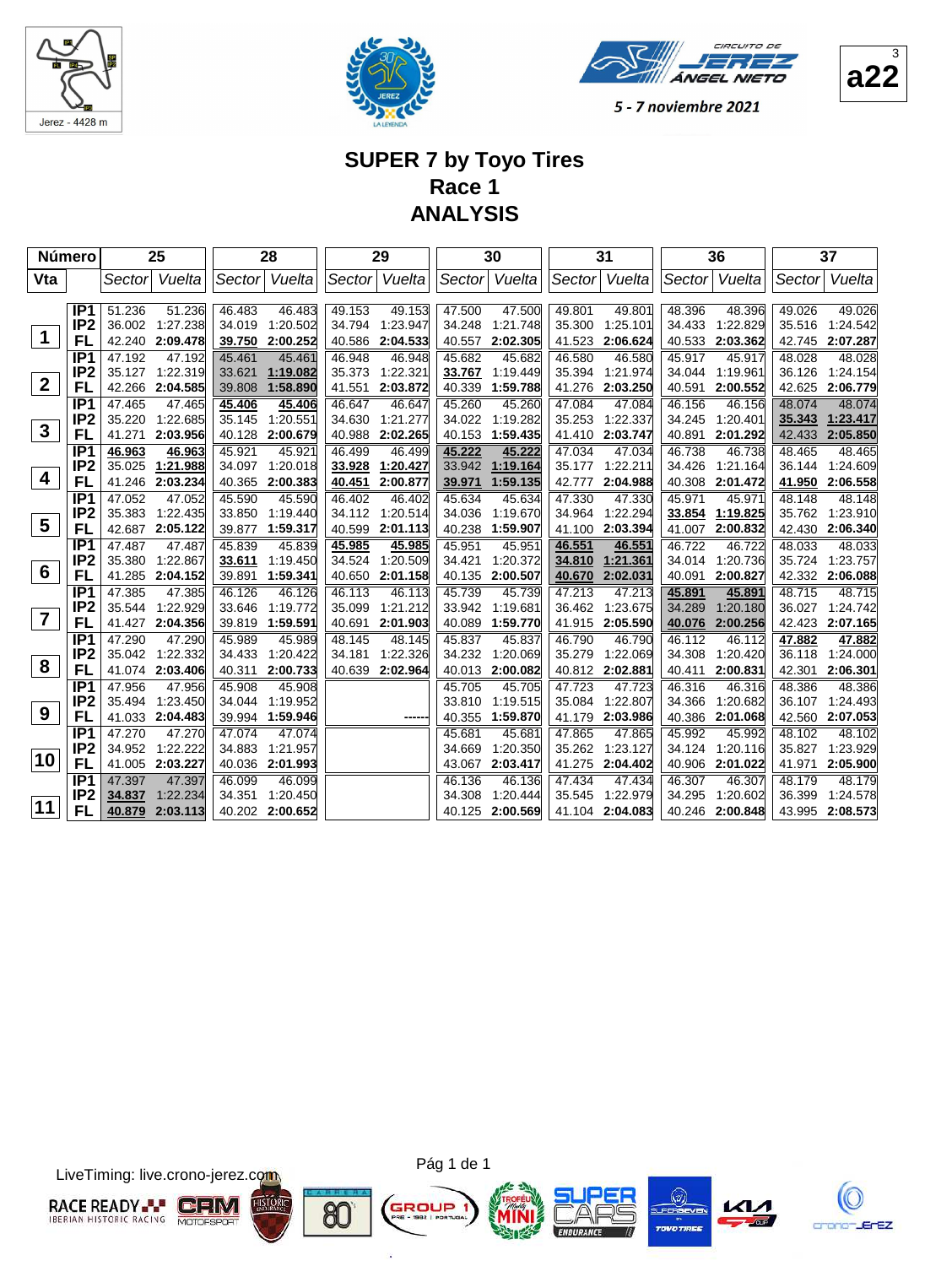





**a22**

4

5 - 7 noviembre 2021

## **SUPER 7 by Toyo Tires Race 1 ANALYSIS**

| <b>Número</b>           |                       |                  | 38                          |                  | 39                   |                  | 43                   |                  | 44                   |                  | 46                   |                  | 53                   |                  | 54                                 |
|-------------------------|-----------------------|------------------|-----------------------------|------------------|----------------------|------------------|----------------------|------------------|----------------------|------------------|----------------------|------------------|----------------------|------------------|------------------------------------|
| Vta                     |                       | Sectorl          | Vuelta                      | Sector           | Vuelta               |                  | Sector Vuelta        |                  | Sector Vuelta        | Sector           | Vuelta               |                  | Sector Vuelta        | Sector           | Vuelta                             |
|                         |                       |                  |                             |                  |                      |                  |                      |                  |                      |                  |                      |                  |                      |                  |                                    |
|                         | IP <sub>1</sub>       | 50.294           | 50.294                      | 49.480<br>35.241 | 49.480               | 49.233<br>34.709 | 49.233               | 48.212           | 48.212               | 48.604           | 48.604               | 46.036           | 46.036               | 50.926           | 50.926                             |
| $\mathbf 1$             | IP <sub>2</sub><br>FL | 35.579           | 1:25.873<br>41.539 2:07.412 | 40.989           | 1:24.721<br>2:05.710 | 40.946           | 1:23.942<br>2:04.888 | 34.044<br>40.265 | 1:22.256<br>2:02.521 | 34.170<br>40.862 | 1:22.774<br>2:03.636 | 33.239<br>39.958 | 1:19.275<br>1:59.233 |                  | 37.898 1:28.824<br>42.914 2:11.738 |
|                         | IP <sub>1</sub>       | 46.342           | 46.342                      | 46.134           | 46.134               |                  |                      | 46.313           | 46.313               | 46.442           | 46.442               | 45.365           | 45.365               | 49.604           | 49.604                             |
|                         | IP <sub>2</sub>       | 35.480           | 1:21.822                    | 35.011           | 1:21.145             |                  |                      | 33.886           | 1:20.199             | 34.270           | 1:20.712             | 33.326           | 1:18.691             | 36.664           | 1:26.268                           |
| $\overline{2}$          | FL                    |                  | 41.308 2:03.130             |                  | 41.132 2:02.277      | 2:02.01          | 2:02.013             |                  |                      | 40.367           | 2:01.079             | 39.904           | 1:58.595             |                  | 43.157 2:09.425                    |
|                         | IP <sub>1</sub>       | 46.926           | 46.926                      | 47.026           | 47.026               | 46.720           | 46.720               |                  |                      | 46.954           | 46.954               | 45.218           | 45.218               | 51.176           | 51.176                             |
|                         | IP <sub>2</sub>       |                  | 35.331 1:22.257             | 34.550           | 1:21.576             | 34.669           | 1:21.389             |                  |                      | 35.002           | 1:21.956             | 33.509           | 1:18.727             | 36.120           | 1:27.296                           |
| $\mathbf{3}$            | FL                    |                  | 41.273 2:03.530             | 40.826           | 2:02.402             | 40.477           | 2:01.866             |                  |                      | 40.862           | 2:02.818             | 39.799           | 1:58.526             |                  | 43.666 2:10.962                    |
|                         | IP <sub>1</sub>       | 47.293           | 47.293                      | 46.734           | 46.734               | 46.124           | 46.124               |                  |                      | 46.844           | 46.844               | 45.399           | 45.399               | 48.579           | 48.579                             |
|                         | IP <sub>2</sub>       | 35.041           | 1:22.334                    | 34.339           | 1:21.073             | 34.910           | 1:21.034             |                  |                      | 34.408           | 1:21.252             | 33.252           | 1:18.651             | 36.143           | 1:24.722                           |
| $\overline{\mathbf{4}}$ | FL                    |                  | 42.045 2:04.379             | 40.753           | 2:01.826             | 40.237           | 2:01.271             |                  |                      | 40.441           | 2:01.693             | 39.871           | 1:58.522             | 42.945           | 2:07.667                           |
|                         | IP <sub>1</sub>       | 46.940           | 46.940                      | 46.276           | 46.276               | 46.240           | 46.240               |                  |                      | 46.802           | 46.802               | 45.433           | 45.433               | 49.132           | 49.132                             |
| $5\phantom{1}$          | IP <sub>2</sub>       |                  | 34.877 1:21.817             | 33.966           | 1:20.242             | 34.364           | 1:20.604             |                  |                      | 34.160           | 1:20.962             | 33.366           | 1:18.799             | 36.942           | 1:26.074                           |
|                         | FL                    | 40.804           | 2:02.621                    | 40.533           | 2:00.775             | 40.174           | 2:00.778             |                  |                      | 40.657           | 2:01.619             | 39.786           | 1:58.585             | 43.183           | 2:09.257                           |
|                         | IP <sub>1</sub>       | 46.744           | 46.744                      | 46.587           | 46.587               | 46.424           | 46.424               |                  |                      | 46.674           | 46.674               | 45.426           | 45.426               | 48.584           | 48.584                             |
| $6\phantom{1}6$         | IP <sub>2</sub><br>FL | 34.771           | 1:21.515<br>2:02.515        | 34.479<br>40.526 | 1:21.066<br>2:01.592 | 34.637<br>40.271 | 1:21.061<br>2:01.332 |                  |                      | 34.103           | 1:20.777             | 33.476<br>40.016 | 1:18.902<br>1:58.918 | 37.295<br>43.607 | 1:25.879<br>2:09.486               |
|                         | IP <sub>1</sub>       | 41.000<br>47.496 | 47.496                      | 46.319           | 46.319               | 46.679           | 46.679               |                  |                      | 40.568<br>46.949 | 2:01.345<br>46.949   | 45.657           | 45.657               | 49.167           | 49.167                             |
|                         | IP <sub>2</sub>       | 35.961           | 1:23.457                    | 34.338           | 1:20.657             | 34.848           | 1:21.527             |                  |                      |                  | 34.372 1:21.321      | 33.482           | 1:19.139             | 37.027           | 1:26.194                           |
| $\overline{7}$          | FL                    | 41.041           | 2:04.498                    | 40.770           | 2:01.427             | 40.729           | 2:02.256             |                  |                      |                  | 40.482 2:01.803      | 40.071           | 1:59.210             | 43.050           | 2:09.243                           |
|                         | IP <sub>1</sub>       | 46.899           | 46.899                      | 46.624           | 46.624               | 46.201           | 46.201               |                  |                      | 46.735           | 46.735               | 45.734           | 45.734               | 48.622           | 48.622                             |
|                         | IP <sub>2</sub>       | 35.159           | 1:22.058                    | 34.218           | 1:20.842             | 34.655           | 1:20.856             |                  |                      | 34.125           | 1:20.860             | 33.484           | 1:19.218             | 36.647           | 1:25.269                           |
| 8                       | FL                    |                  | 40.946 2:03.004             | 40.912           | 2:01.754             | 40.514           | 2:01.370             |                  |                      | 40.475           | 2:01.335             | 40.025           | 1:59.242             | 43.729           | 2:08.998                           |
|                         | IP1                   | 46.884           | 46.884                      | 46.508           | 46.508               | 46.371           | 46.371               |                  |                      | 46.480           | 46.480               | 45.573           | 45.573               | 50.123           | 50.123                             |
|                         | IP <sub>2</sub>       | 35.663           | 1:22.547                    | 34.278           | 1:20.786             | 34.591           | 1:20.962             |                  |                      | 34.196           | 1:20.676             | 33.544           | 1:19.117             | 37.091           | 1:27.214                           |
| 9                       | FL                    |                  | 41.265 2:03.812             | 40.756           | 2:01.542             | 40.231           | 2:01.193             |                  |                      | 40.632           | 2:01.308             | 39.939           | 1:59.056             | 43.296           | 2:10.510                           |
|                         | IP <sub>1</sub>       | 47.612           | 47.612                      | 46.803           | 46.803               | 46.699           | 46.699               |                  |                      | 46.224           | 46.224               | 45.798           | 45.798               | 49.466           | 49.466                             |
| 10                      | IP <sub>2</sub>       | 35.409           | 1:23.021                    | 34.392           | 1:21.195             | 34.560           | 1:21.259             |                  |                      | 34.425           | 1:20.649             | 33.714           | 1:19.512             | 38.235           | 1:27.701                           |
|                         | FL                    |                  | 41.408 2:04.429             | 40.553           | 2:01.748             | 40.497           | 2:01.756             |                  |                      | 40.552           | 2:01.201             | 40.506           | 2:00.018             |                  | 44.467 2:12.168                    |
|                         | IP <sub>1</sub>       | 47.462           | 47.462                      | 46.366           | 46.366               | 46.516           | 46.516               |                  |                      | 46.919           | 46.919               | 45.493           | 45.493               |                  |                                    |
| 11                      | IP <sub>2</sub>       |                  | 35.574 1:23.036             | 35.049           | 1:21.415             | 34.868           | 1:21.384             |                  |                      | 34.662           | 1:21.581             | 34.019           | 1:19.512             |                  |                                    |
|                         | FL                    |                  | 40.887 2:03.923             |                  | 40.935 2:02.349      | 40.957           | 2:02.341             |                  |                      | 41.084           | 2:02.665             | 43.459           | 2:02.970             |                  |                                    |

LiveTiming: live.crono-jerez.com



Pág 1 de 1

G

ä

8C



 $\left(\tau\right)$ 

LFERS

KL

crono-JErEZ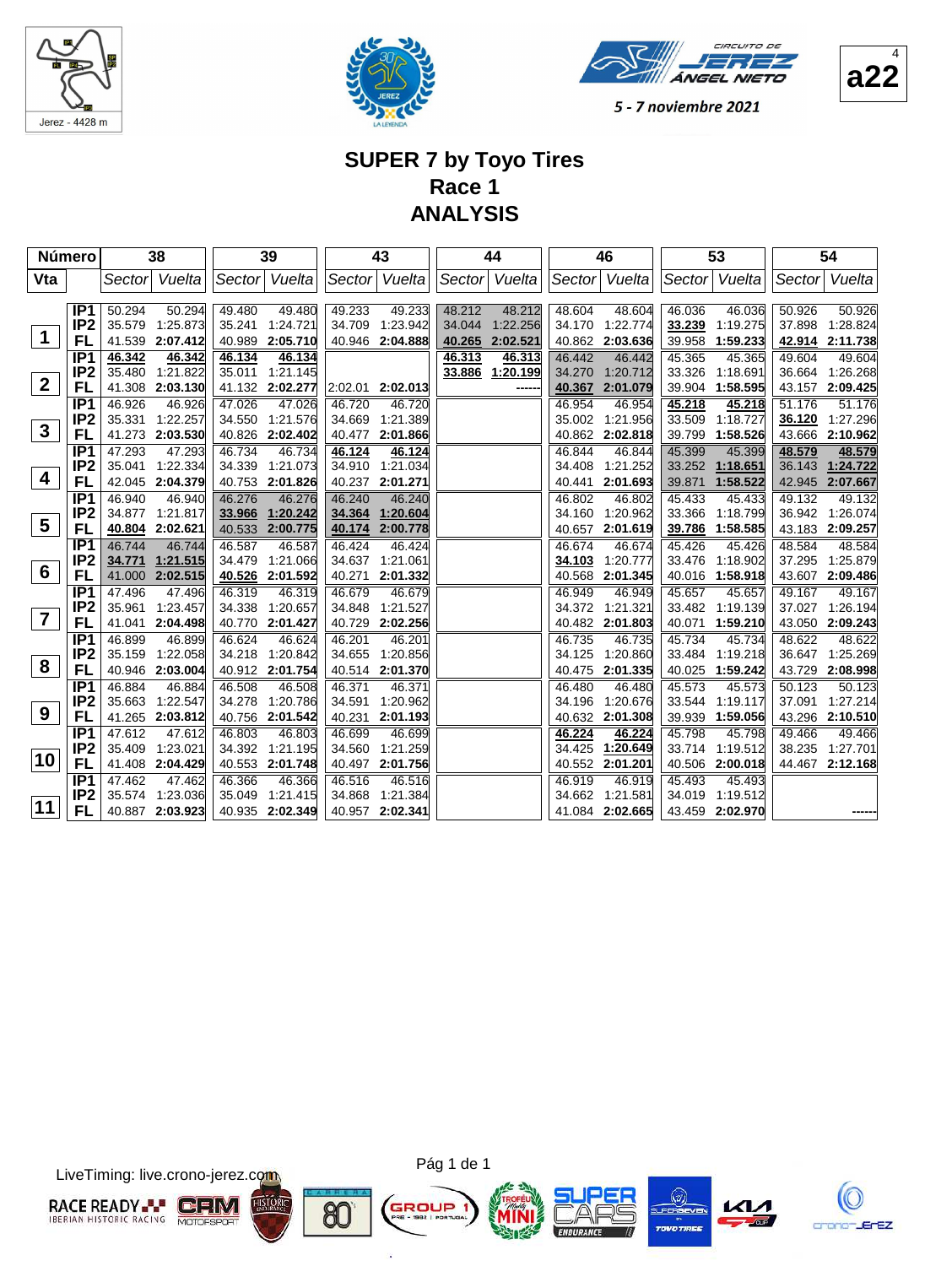







#### **SUPER 7 by Toyo Tires Race 1 ANALYSIS**

|                | <b>Número</b>         |                  | 55                 |                  | 57                 |                  | 69                 |                  | 70                 |                  | 71                 |                  | 77                 |                  | 99                 |
|----------------|-----------------------|------------------|--------------------|------------------|--------------------|------------------|--------------------|------------------|--------------------|------------------|--------------------|------------------|--------------------|------------------|--------------------|
| Vta            |                       | Sector           | Vuelta             | Sector           | Vuelta             | Sector           | Vuelta             | Sector           | Vuelta             | Sector           | Vuelta             | Sector           | Vuelta             | Sector           | Vuelta             |
|                |                       |                  |                    |                  |                    |                  |                    |                  |                    |                  |                    |                  |                    |                  |                    |
|                | IP <sub>1</sub>       | 51.567           | 51.567             | 47.505           | 47.505             | 46.923           | 46.923             | 50.403           | 50.403             | 50.410           | 50.410             | 49.730           | 49.730             | 50.812           | 50.812             |
| 1              | IP <sub>2</sub>       | 35.940           | 1:27.507           | 33.942           | 1.21.447           | 34.229           | 1:21.152           | 35.661           | 1:26.064           | 36.428           | 1:26.838           | 36.503           | 1:26.233           | 35.518           | 1:26.330           |
|                | FL                    | 41.983           | 2:09.490           | 41.138           | 2:02.585           | 40.912           | 2:02.064           | 41.165           | 2:07.229           | 43.020           | 2:09.858           | 43.468           | 2:09.701           | 41.300           | 2:07.630           |
|                | IP <sub>1</sub>       | 47.597           | 47.597             | 47.024           | 47.024             | 45.578           | 45.578             | 47.150           | 47.150             | 48.550           | 48.550             | 48.679           | 48.679             | 46.414           | 46.414             |
| $\mathbf{2}$   | IP <sub>2</sub><br>FL | 35.631           | 1:23.228           | 34.528           | 1:21.552           | 34.190           | 1:19.768           | 34.909           | 1:22.059           | 36.225           | 1:24.775           | 35.817           | 1.24.496           | 35.418           | 1:21.832           |
|                | IP <sub>1</sub>       | 42.399           | 2:05.627           | 40.407           | 2:01.959           | 40.158           | 1:59.926           | 41.396           | 2:03.455           | 42.930           | 2:07.705           | 42.944           | 2:07.440           |                  | 41.494 2:03.326    |
|                | IP <sub>2</sub>       | 47.642<br>35.391 | 47.642<br>1:23.033 | 45.748<br>33.782 | 45.748<br>1:19.530 | 45.466<br>33.976 | 45.466<br>1:19.442 | 47.312<br>34.982 | 47.312<br>1:22.294 | 48.070<br>36.277 | 48.070<br>1:24.347 | 48.525<br>36.000 | 48.525<br>1:24.525 | 46.925<br>35.161 | 46.925<br>1:22.086 |
| $\mathbf{3}$   | FL                    | 41.671           | 2:04.704           | 40.197           | 1:59.727           | 40.199           | 1:59.641           | 41.164           | 2:03.458           | 42.652           | 2:06.999           | 42.854           | 2:07.379           | 41.386           | 2:03.472           |
|                | IP <sub>1</sub>       | 47.238           | 47.238             | 48.587           | 48.587             | 45.415           | 45.415             | 47.255           | 47.255             | 48.659           | 48.659             | 48.353           | 48.353             | 47.355           | 47.355             |
|                | IP <sub>2</sub>       | 35.472           | 1:22.710           | 34.484           | 1:23.071           | 34.514           | 1:19.929           | 35.123           | 1:22.378           | 36.032           | 1:24.691           | 36.065           | 1:24.418           | 34.789           | 1:22.144           |
| $\overline{4}$ | FL                    | 41.339           | 2:04.049           | 40.305           | 2:03.376           | 40.172           | 2:00.101           | 42.178           | 2:04.556           | 42.520           | 2:07.211           | 42.915           | 2:07.333           | 40.967           | 2:03.111           |
|                | IP <sub>1</sub>       | 48.223           | 48.223             | 45.624           | 45.624             | 45.427           | 45.427             | 47.788           | 47.788             | 48.646           | 48.646             | 49.194           | 49.194             | 46.570           | 46.570             |
|                | IP <sub>2</sub>       | 35.076           | 1:23.299           | 34.118           | 1:19.742           | 34.380           | 1:19.807           | 35.244           | 1:23.032           | 35.739           | 1:24.385           | 36.001           | 1:25.195           | 34.233           | 1:20.803           |
| 5              | FL                    | 41.725           | 2:05.024           | 40.495           | 2:00.237           | 40.157           | 1:59.964           | 40.958           | 2:03.990           | 42.927           | 2:07.312           | 42.899           | 2:08.094           | 41.011           | 2:01.814           |
|                | IP <sub>1</sub>       | 47.151           | 47.151             | 46.233           | 46.233             | 45.338           | 45.338             | 46.841           | 46.841             | 49.044           | 49.044             | 49.127           | 49.127             | 46.322           | 46.322             |
|                | IP2                   | 35.067           | 1:22.218           | 33.891           | 1:20.124           | 34.563           | 1:19.901           | 34.985           | 1:21.826           | 36.302           | 1:25.346           | 36.476           | 1:25.603           | 34.326           | 1:20.648           |
| 6              | FL                    | 42.106           | 2:04.324           | 40.260           | 2:00.384           | 40.128           | 2:00.029           | 40.823           | 2:02.649           | 42.742           | 2:08.088           | 42.604           | 2:08.207           | 40.516           | 2:01.164           |
|                | IP <sub>1</sub>       | 47.079           | 47.079             | 45.637           | 45.637             | 45.652           | 45.652             | 46.860           | 46.860             | 48.098           | 48.098             | 48.358           | 48.358             | 46.470           | 46.470             |
|                | IP <sub>2</sub>       | 34.968           | 1:22.047           | 34.392           | 1:20.029           | 34.236           | 1:19.888           | 35.369           | 1:22.229           | 35.646           | 1:23.744           | 36.127           | 1:24.485           | 34.422           | 1:20.892           |
| $\overline{7}$ | FL                    | 41.191           | 2:03.237           | 40.234           | 2:00.263           | 40.064           | 1:59.952           | 41.230           | 2:03.459           | 42.787           | 2:06.531           | 43.152           | 2:07.637           | 40.404           | 2:01.296           |
|                | IP <sub>1</sub>       | 47.059           | 47.059             | 45.961           | 45.961             | 45.573           | 45.573             | 46.770           | 46.770             | 48.330           | 48.330             | 48.773           | 48.773             | 46.201           | 46.201             |
|                | IP <sub>2</sub>       | 34.973           | 1:22.032           | 34.306           | 1:20.267           | 34.399           | 1:19.972           | 35.331           | 1:22.101           | 35.814           | 1:24.144           | 36.155           | 1:24.928           | 34.112           | 1:20.313           |
| 8              | <b>FL</b>             | 41.628           | 2:03.660           | 40.682           | 2:00.948           | 40.077           | 2:00.049           | 40.764           | 2:02.865           | 42.118           | 2:06.261           | 43.029           | 2:07.957           | 40.636           | 2:00.948           |
|                | IP <sub>1</sub>       | 47.021           | 47.021             | 46.328           | 46.328             | 45.675           | 45.675             | 46.706           | 46.706             | 48.212           | 48.212             | 48.867           | 48.867             | 46.313           | 46.313             |
| 9              | IP <sub>2</sub>       | 35.396           | 1:22.417           | 34.268           | 1:20.596           | 34.274           | 1:19.949           | 35.657           | 1:22.363           | 36.080           | 1:24.292           | 35.886           | 1:24.753           | 34.401           | 1:20.714           |
|                | FL                    | 41.743           | 2:04.160           | 40.354           | 2:00.950           | 40.085           | 2:00.034           | 41.327           | 2:03.690           | 42.360           | 2:06.652           | 43.410           | 2:08.163           | 40.364           | 2:01.078           |
|                | IP <sub>1</sub>       | 47.155           | 47.155             | 46.177           | 46.177             | 45.507           | 45.507             | 47.676           | 47.676             | 48.009           | 48.009             | 48.924           | 48.924             | 46.159           | 46.159             |
| 10             | IP <sub>2</sub><br>FL | 35.081           | 1:22.236           | 34.078           | 1:20.255           | 34.556           | 1:20.063           | 35.202           | 1:22.878           | 35.870           | 1:23.879           | 36.632           | 1:25.556           | 34.252           | 1:20.411           |
|                | IP <sub>1</sub>       | 41.307           | 2:03.543           | 40.647           | 2:00.902           | 42.969           | 2:03.032           | 41.668           | 2:04.546           | 42.440           | 2:06.319           | 43.093           | 2:08.649           | 40.278           | 2:00.688           |
|                | IP <sub>2</sub>       | 46.708<br>34.717 | 46.708<br>1:21.425 | 46.564<br>34.147 | 46.564<br>1:20.711 | 46.324<br>34.304 | 46.324<br>1:20.628 | 47.397<br>35.396 | 47.397<br>1:22.793 | 47.973<br>35.916 | 47.973<br>1:23.889 | 49.247<br>36.246 | 49.247<br>1:25.493 | 46.207<br>34.172 | 46.207<br>1:20.379 |
| 11             | FL                    | 41.162           | 2:02.586           | 40.030           | 2:00.740           | 40.010           | 2:00.638           | 41.224           | 2:04.017           | 42.395           | 2:06.284           | 43.600           | 2:09.093           |                  | 40.612 2:00.991    |
|                |                       |                  |                    |                  |                    |                  |                    |                  |                    |                  |                    |                  |                    |                  |                    |

LiveTiming: live.crono-jerez.com



Pág 1 de 1

G

ä







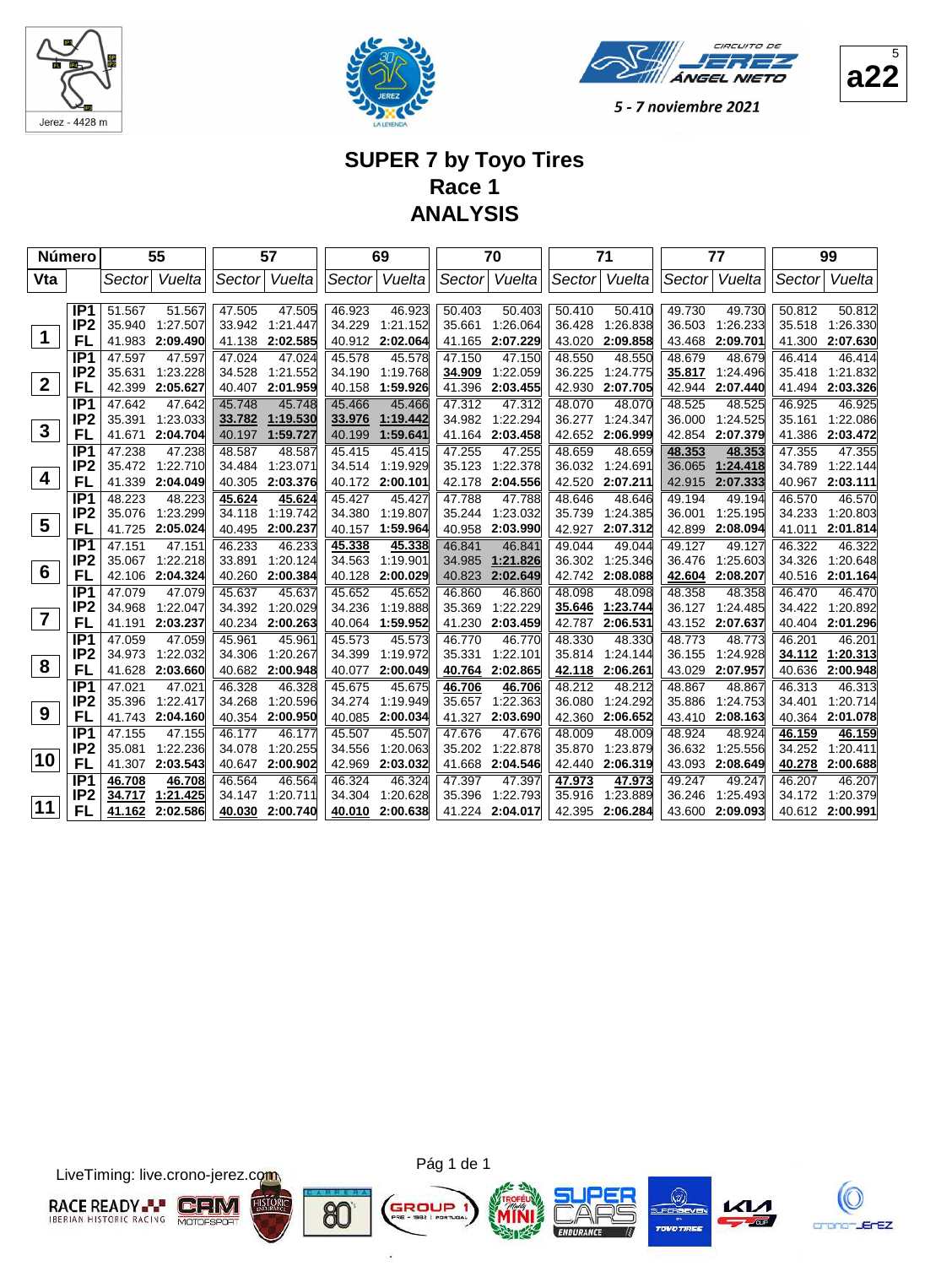





## **SUPER 7 by Toyo Tires Race 1 ANALYSIS**

| Número          |                                    |                  | 111                  |                  | 116                  |                  | 119                  |                  | 125                  |                  | 129                  |                  | 136                  |                  | 146                         |
|-----------------|------------------------------------|------------------|----------------------|------------------|----------------------|------------------|----------------------|------------------|----------------------|------------------|----------------------|------------------|----------------------|------------------|-----------------------------|
| Vta             |                                    | Sectorl          | Vuelta               | Sector           | Vuelta               | Sector           | Vuelta               | Sector           | Vuelta               | Sector           | Vuelta               | Sector           | Vuelta               | Sector           | Vuelta                      |
|                 |                                    |                  |                      |                  |                      |                  |                      |                  |                      |                  |                      |                  |                      |                  |                             |
|                 | IP <sub>1</sub><br>IP <sub>2</sub> | 48.400<br>35.341 | 48.400<br>1:23.741   | 49.375<br>34.901 | 49.375<br>1:24.276   | 48.659<br>34.228 | 48.659<br>1:22.887   | 48.882<br>35.065 | 48.882<br>1:23.947   | 49.541<br>36.233 | 49.541<br>1:25.774   | 50.827<br>35.722 | 50.827<br>1:26.549   | 48.654<br>35.375 | 48.654<br>1:24.029          |
| $\mathbf 1$     | FL                                 | 42.032           | 2:05.773             | 40.938           | 2:05.214             | 40.602           | 2:03.489             | 42.083           | 2:06.030             | 42.067           | 2:07.841             | 41.934           | 2:08.483             | 42.020           | 2:06.049                    |
|                 | IP <sub>1</sub>                    | 47.270           | 47.270               | 46.387           | 46.387               | 45.921           | 45.921               | 47.582           | 47.582               | 48.848           | 48.848               | 46.605           | 46.605               | 47.525           | 47.525                      |
|                 | IP <sub>2</sub>                    | 35.457           | 1:22.727             | 34.969           | 1:21.356             | 34.201           | 1:20.122             | 34.990           | 1:22.572             | 35.748           | 1:24.596             | 35.010           | 1:21.615             | 35.167           | 1:22.692                    |
| $\overline{2}$  | FL                                 | 42.183           | 2:04.910             | 41.691           | 2:03.047             | 40.389           | 2:00.511             | 42.119           | 2:04.691             | 42.388           | 2:06.984             | 41.447           | 2:03.062             |                  | 42.064 2:04.756             |
|                 | IP <sub>1</sub>                    | 47.715           | 47.715               | 46.372           | 46.372               | 45.931           | 45.931               | 47.634           | 47.634               | 48.226           | 48.226               | 46.986           | 46.986               | 47.596           | 47.596                      |
|                 | IP <sub>2</sub>                    | 35.289           | 1:23.004             | 34.634           | 1:21.006             | 34.353           | 1:20.284             | 35.493           | 1:23.127             | 35.790           | 1:24.016             | 35.019           | 1:22.005             | 35.569           | 1:23.165                    |
| $\mathbf{3}$    | FL                                 | 42.005           | 2:05.009             | 40.758           | 2:01.764             | 40.511           | 2:00.795             | 41.767           | 2:04.894             | 42.460           | 2:06.476             | 41.070           | 2:03.075             | 41.842           | 2:05.007                    |
|                 | IP <sub>1</sub>                    | 47.369           | 47.369               | 46.288           | 46.288               | 46.278           | 46.278               | 47.352           | 47.352               | 47.755           | 47.755               | 47.561           | 47.561               | 47.286           | 47.286                      |
|                 | IP <sub>2</sub>                    | 35.145           | 1:22.514             | 34.525           | 1:20.813             | 34.246           | 1:20.524             | 35.004           | 1:22.356             | 35.824           | 1:23.579             | 34.952           | 1:22.513             | 35.044           | 1:22.330                    |
| 4               | FL                                 | 41.976           | 2:04.490             | 40.616           | 2:01.429             | 40.339           | 2:00.863             | 42.063           | 2:04.419             | 41.963           | 2:05.542             | 41.681           | 2:04.194             | 42.011           | 2:04.341                    |
|                 | IP <sub>1</sub>                    | 47.546           | 47.546               | 46.336           | 46.336               | 45.929           | 45.929               | 47.333           | 47.333               | 48.014           | 48.014               | 47.484           | 47.484               | 47.925           | 47.925                      |
| $5\phantom{.0}$ | IP2                                | 34.910           | 1:22.456             | 33.994           | 1:20.330             | 33.946           | 1:19.875             | 34.680           | 1:22.013             | 35.893           | 1:23.907             | 34.921           | 1:22.405             | 34.458           | 1:22.383                    |
|                 | FL                                 | 42.025           | 2:04.481             | 40.502           | 2:00.832             | 41.472           | 2:01.347             | 41.823           | 2:03.836             | 42.525           | 2:06.432             | 41.088           | 2:03.493             | 41.504           | 2:03.887                    |
|                 | IP1<br>IP <sub>2</sub>             | 47.874           | 47.874               | 45.965           | 45.965<br>1:20.495   | 46.065<br>33.735 | 46.065<br>1:19.800   | 47.420<br>35.717 | 47.420<br>1:23.137   | 47.757           | 47.757               | 46.906<br>34.893 | 46.906               | 47.264<br>35.600 | 47.264<br>1:22.864          |
| 6               | FL                                 | 35.559<br>42.278 | 1:23.433<br>2:05.711 | 34.530<br>40.809 | 2:01.304             | 40.234           | 2:00.033             | 42.101           | 2:05.238             | 35.617<br>42.053 | 1:23.374<br>2:05.427 | 40.919           | 1:21.799<br>2:02.718 | 42.257           | 2:05.121                    |
|                 | IP <sub>1</sub>                    | 47.386           | 47.386               | 46.458           | 46.458               | 45.909           | 45.909               | 47.324           | 47.324               | 48.395           | 48.395               | 46.923           | 46.923               | 47.273           | 47.273                      |
|                 | IP <sub>2</sub>                    | 35.316           | 1:22.702             | 34.604           | 1:21.062             | 34.213           | 1:20.122             | 35.648           | 1:22.972             | 35.556           | 1:23.951             | 35.398           | 1:22.321             | 35.796           | 1:23.069                    |
| $\overline{7}$  | FL                                 | 42.551           | 2:05.253             | 40.323           | 2:01.385             | 40.284           | 2:00.406             | 41.759           | 2:04.730             | 42.126           | 2:06.077             | 41.111           | 2:03.432             | 41.719           | 2:04.787                    |
|                 | IP <sub>1</sub>                    | 47.710           | 47.710               | 46.036           | 46.036               | 46.221           | 46.221               | 47.702           | 47.702               | 47.835           | 47.835               | 46.943           | 46.943               | 47.559           | 47.559                      |
|                 | IP <sub>2</sub>                    | 35.080           | 1:22.790             | 34.432           | 1:20.468             | 34.517           | 1:20.738             | 35.239           | 1:22.941             | 35.553           | 1:23.388             | 35.099           | 1:22.042             | 34.858           | 1:22.417                    |
| 8               | FL                                 | 42.166           | 2:04.956             | 40.533           | 2:01.001             | 40.553           | 2:01.291             | 41.836           | 2:04.777             | 42.287           | 2:05.675             | 41.530           | 2:03.571             | 41.930           | 2:04.347                    |
|                 | IP <sub>1</sub>                    | 48.403           | 48.403               | 46.607           | 46.607               | 46.099           | 46.099               | 47.642           | 47.642               | 47.682           | 47.682               | 47.485           | 47.485               | 47.871           | 47.871                      |
|                 | IP <sub>2</sub>                    | 35.672           | 1:24.075             | 34.389           | 1:20.996             | 34.063           | 1:20.162             | 35.328           | 1:22.970             | 35.581           | 1:23.263             | 35.120           | 1:22.605             | 35.045           | 1:22.916                    |
| 9               | FL                                 | 41.964           | 2:06.039             | 40.299           | 2:01.295             | 40.599           | 2:00.761             | 41.649           | 2:04.619             | 42.014           | 2:05.277             | 41.080           | 2:03.685             | 41.798           | 2:04.714                    |
|                 | IP <sub>1</sub>                    | 47.901           | 47.901               | 46.283           | 46.283               | 45.998           | 45.998               | 48.076           | 48.076               | 49.047           | 49.047               | 47.777           | 47.777               | 48.210           | 48.210                      |
| 10              | IP <sub>2</sub>                    | 35.665           | 1:23.566             | 34.626           | 1:20.909             | 33.950           | 1:19.948             | 35.520           | 1:23.596             | 36.515           | 1:25.562             | 35.214           | 1:22.991             | 35.268           | 1:23.478                    |
|                 | FL                                 | 42.321           | 2:05.887             | 40.317           | 2:01.226             | 40.843           | 2:00.791             | 41.848           | 2:05.444             | 42.570           | 2:08.132             | 41.699           | 2:04.690             | 41.870           | 2:05.348                    |
|                 | IP <sub>1</sub><br>IP <sub>2</sub> | 47.959           | 47.959               | 46.553           | 46.553               | 46.022           | 46.022               | 47.865           | 47.865               | 48.304           | 48.304               | 47.415           | 47.415               | 47.956           | 47.956                      |
| 11              | FL                                 | 36.100<br>42.641 | 1:24.059<br>2:06.699 | 34.416<br>40.680 | 1:20.969<br>2:01.649 | 34.051<br>40.386 | 1:20.073<br>2:00.459 | 34.924<br>41.544 | 1:22.789<br>2:04.333 | 36.587<br>44.594 | 1:24.891<br>2:09.485 | 35.343<br>41.111 | 1:22.758<br>2:03.869 | 34.767           | 1:22.723<br>41.802 2:04.525 |
|                 |                                    |                  |                      |                  |                      |                  |                      |                  |                      |                  |                      |                  |                      |                  |                             |

LiveTiming: live.crono-jerez.com



Pág 1 de 1

G

ä







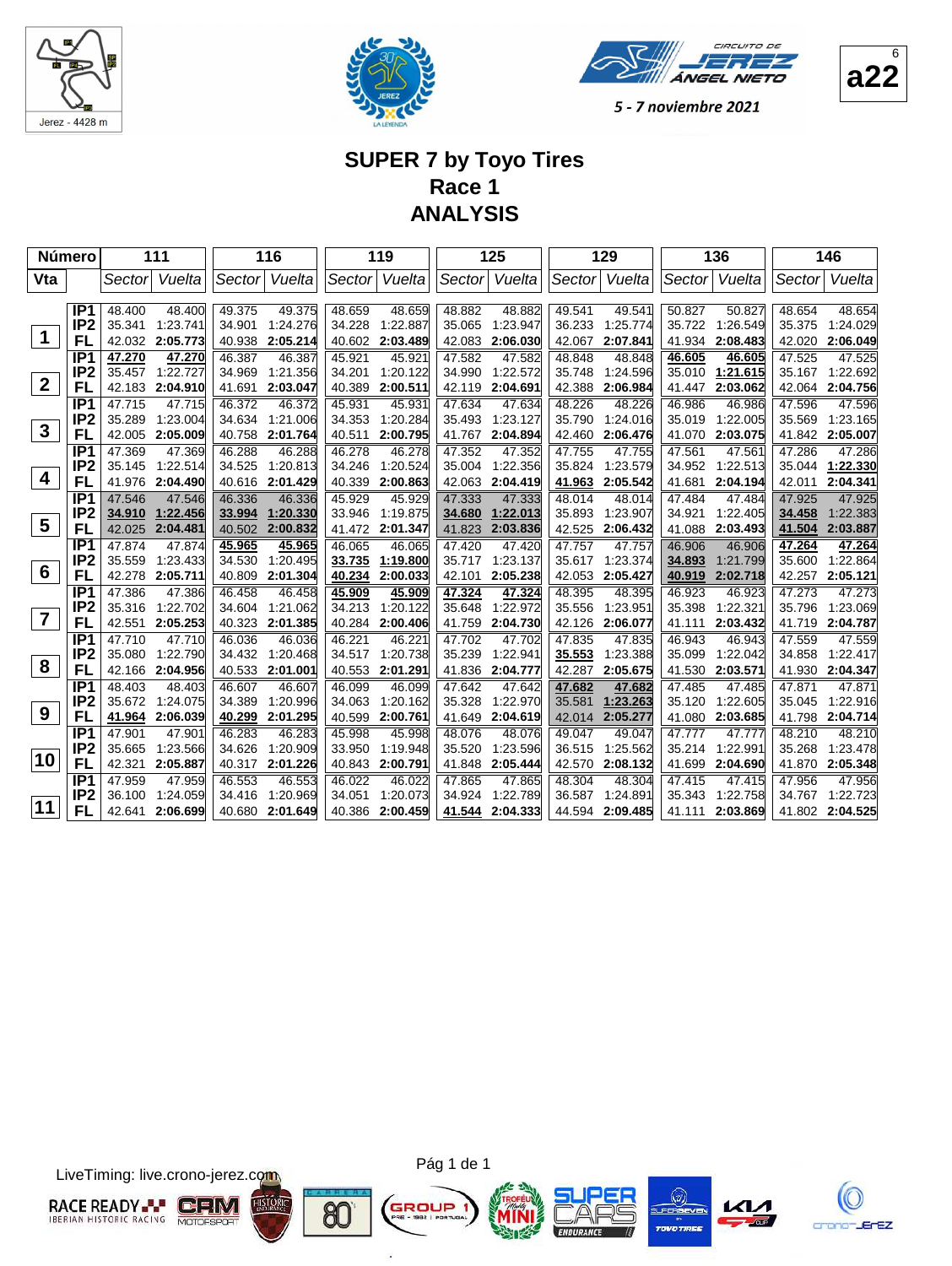





**a22** 7

5 - 7 noviembre 2021

#### **SUPER 7 by Toyo Tires Race 1 ANALYSIS**

| Número          |                        | 169                       |                    | $\bf{0}$      | 0 | 0 |                                           | $\bf{0}$ |               | 0 |               | 0 |
|-----------------|------------------------|---------------------------|--------------------|---------------|---|---|-------------------------------------------|----------|---------------|---|---------------|---|
| Vta             |                        | Sector Vuelta             |                    | Sector Vuelta |   |   | Sector Vuelta Sector Vuelta Sector Vuelta |          | Sector Vuelta |   | Sector Vuelta |   |
|                 |                        |                           |                    |               |   |   |                                           |          |               |   |               |   |
|                 | IP1                    | 49.078                    | $\frac{1}{49.078}$ |               |   |   |                                           |          |               |   |               |   |
|                 | IP <sub>2</sub>        | 34.962 1:24.040           |                    |               |   |   |                                           |          |               |   |               |   |
| $\mathbf 1$     | FL.                    | 41.007 2:05.047           |                    |               |   |   |                                           |          |               |   |               |   |
|                 | IP <sub>1</sub>        | 46.323                    | 46.323             |               |   |   |                                           |          |               |   |               |   |
|                 | IP <sub>2</sub>        | 35.149 1:21.472           |                    |               |   |   |                                           |          |               |   |               |   |
| $\mathbf{2}$    | FL.                    | 40.884 2:02.356           |                    |               |   |   |                                           |          |               |   |               |   |
|                 | IP1                    | 46.763                    | 46.763             |               |   |   |                                           |          |               |   |               |   |
|                 | IP <sub>2</sub>        | 34.326 1:21.089           |                    |               |   |   |                                           |          |               |   |               |   |
| $\mathbf{3}$    | FL.                    | 40.474 2:01.563           |                    |               |   |   |                                           |          |               |   |               |   |
|                 | IP1                    | 46.098                    | 46.098             |               |   |   |                                           |          |               |   |               |   |
| 4               | IP <sub>2</sub>        | 34.854 1:20.952           |                    |               |   |   |                                           |          |               |   |               |   |
|                 | FL.                    | 40.447 2:01.399           |                    |               |   |   |                                           |          |               |   |               |   |
|                 | IP1                    | 46.208                    | 46.208             |               |   |   |                                           |          |               |   |               |   |
| $5\phantom{.0}$ | IP <sub>2</sub>        | 34.244 1:20.452           |                    |               |   |   |                                           |          |               |   |               |   |
|                 | FL.                    | 40.472 2:00.924           |                    |               |   |   |                                           |          |               |   |               |   |
|                 | IP1                    | 46.268                    | 46.268             |               |   |   |                                           |          |               |   |               |   |
| $6\phantom{.}6$ | IP <sub>2</sub>        | 34.505 1:20.773           |                    |               |   |   |                                           |          |               |   |               |   |
|                 | FL.                    | 40.609 2:01.382           |                    |               |   |   |                                           |          |               |   |               |   |
|                 | IP1                    | 46.356                    | 46.356             |               |   |   |                                           |          |               |   |               |   |
| $\overline{7}$  | IP <sub>2</sub>        | 35.245 1:21.601           |                    |               |   |   |                                           |          |               |   |               |   |
|                 | FL.                    | 40.532 2:02.133           |                    |               |   |   |                                           |          |               |   |               |   |
|                 | IP1<br>IP <sub>2</sub> | 46.000<br>34.560 1:20.560 | 46.000             |               |   |   |                                           |          |               |   |               |   |
| 8               |                        | 40.845 2:01.405           |                    |               |   |   |                                           |          |               |   |               |   |
|                 | FL.<br>IP1             | 46.827                    | 46.827             |               |   |   |                                           |          |               |   |               |   |
|                 | IP <sub>2</sub>        | 34.543 1:21.370           |                    |               |   |   |                                           |          |               |   |               |   |
| 9               | FL.                    | 40.704 2:02.074           |                    |               |   |   |                                           |          |               |   |               |   |
|                 | IP1                    | 47.167                    | 47.167             |               |   |   |                                           |          |               |   |               |   |
|                 | IP <sub>2</sub>        | 34.471 1:21.638           |                    |               |   |   |                                           |          |               |   |               |   |
| 10              | FL.                    | 40.823 2:02.461           |                    |               |   |   |                                           |          |               |   |               |   |
|                 | IP1                    | 46.143                    | 46.143             |               |   |   |                                           |          |               |   |               |   |
|                 | IP <sub>2</sub>        | 34.495 1:20.638           |                    |               |   |   |                                           |          |               |   |               |   |
| $ 11\rangle$    | FL.                    | 40.860 2:01.498           |                    |               |   |   |                                           |          |               |   |               |   |
|                 |                        |                           |                    |               |   |   |                                           |          |               |   |               |   |

LiveTiming: live.crono-jerez.com





G

ä







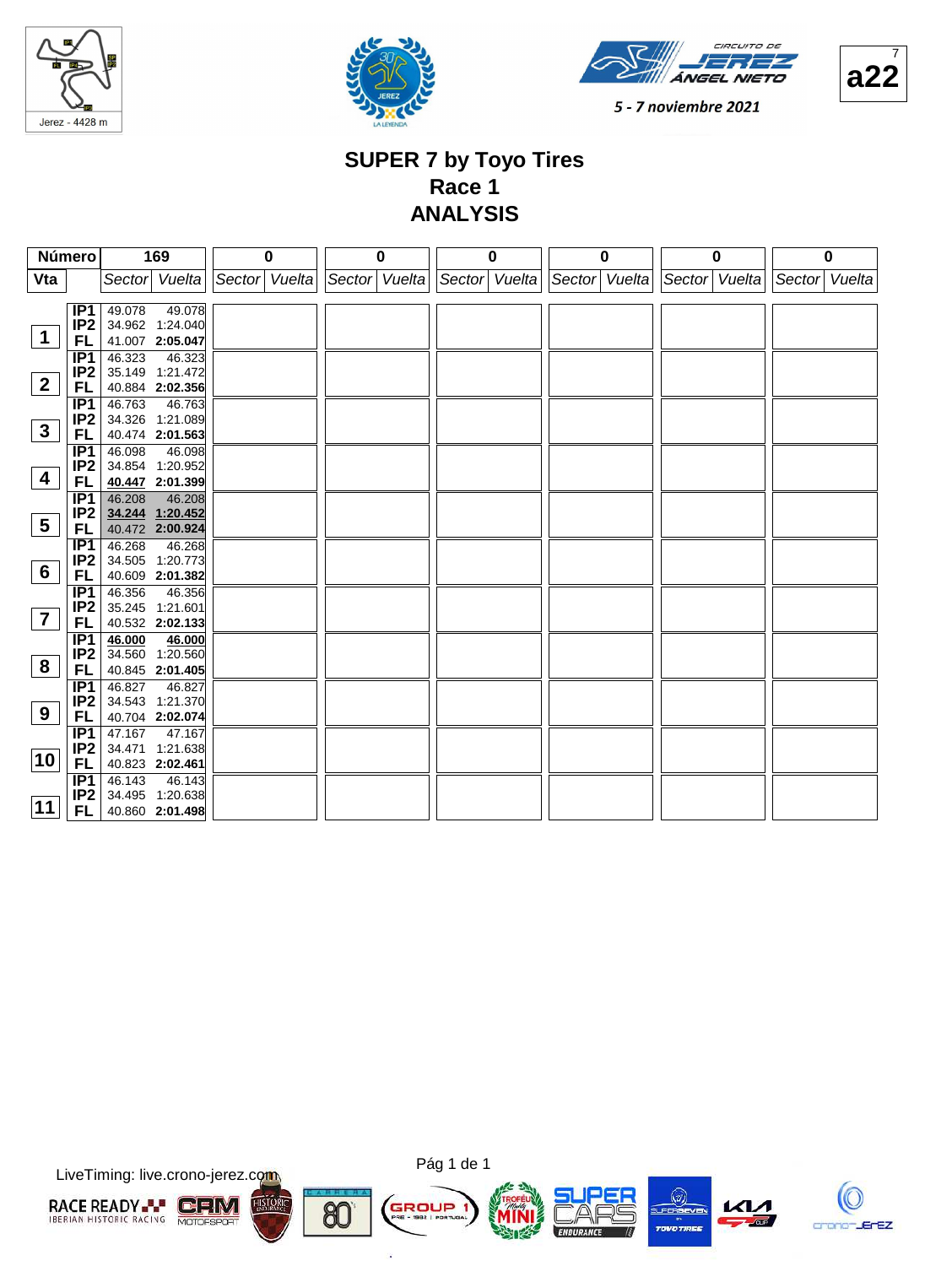





#### **SUPER 7 by Toyo Tires Race 1 40 BEST LAPS**

| <b>Dorsal</b>           | <b>Piloto</b>           | <b>Nat</b> | Equipo                | Maq. | Hora     | <b>Vuelta</b>           | Tiempo   |
|-------------------------|-------------------------|------------|-----------------------|------|----------|-------------------------|----------|
| 53                      | José Carlos Pires       |            | Speedy Motorsport     | 420R | 11:48:15 | 4                       | 1:58.522 |
| 53                      | José Carlos Pires       |            | Speedy Motorsport     | 420R | 11:46:17 | 3                       | 1:58.526 |
| 23                      | Diogo Costa             |            | <b>Team Nuoorte</b>   | 420R | 11:44:20 | 2                       | 1:58.562 |
| 53                      | José Carlos Pires       |            | Speedy Motorsport     | 420R | 11:50:14 | 5                       | 1:58.585 |
| 53                      | José Carlos Pires       |            | Speedy Motorsport     | 420R | 11:44:18 | $\overline{c}$          | 1:58.595 |
| 5                       | J. J. Magalhães         |            | <b>Team Nuoorte</b>   | 420R | 11:44:20 | $\overline{c}$          | 1:58.784 |
| 28                      | Lourenço Monteiro*      |            | Speedy Motorsport     | 420R | 11:44:20 | 2                       | 1:58.890 |
| 53                      | José Carlos Pires       |            | Speedy Motorsport     | 420R | 11:52:13 | 6                       | 1:58.918 |
| $\overline{\mathbf{7}}$ | Diogo Tavares           |            | <b>CRM Motorsport</b> | 420R | 11:46:21 | 3                       | 1:59.047 |
| $\overline{\mathbf{7}}$ | Diogo Tavares           |            | <b>CRM Motorsport</b> | 420R | 11:44:22 | $\overline{c}$          | 1:59.048 |
| 53                      | José Carlos Pires       |            | Speedy Motorsport     | 420R | 11:58:10 | 9                       | 1:59.056 |
| 7                       | Diogo Tavares           |            | <b>CRM Motorsport</b> | 420R | 11:52:20 | 6                       | 1:59.091 |
| 23                      | Diogo Costa             |            | <b>Team Nuoorte</b>   | 420R | 11:54:20 | 7                       | 1:59.099 |
| 3                       | Paulo Macedo            |            | <b>CRM Motorsport</b> | 420R | 11:52:24 | 5                       | 1:59.117 |
| 30                      | Gonçalo Lobo Vale       |            | <b>BCM Sports</b>     | 420R | 11:48:22 | 4                       | 1:59.135 |
| 53                      | José Carlos Pires       |            | Speedy Motorsport     | 420R | 11:54:12 | 7                       | 1:59.210 |
| 53                      | José Carlos Pires       |            | Speedy Motorsport     | 420R | 11:42:20 | 1                       | 1:59.233 |
| 53                      | José Carlos Pires       |            | Speedy Motorsport     | 420R | 11:56:11 | 8                       | 1:59.242 |
| 28                      | Lourenço Monteiro*      |            | Speedy Motorsport     | 420R | 11:50:20 | 5                       | 1:59.317 |
| 8                       | Luís Calheiros Ferreira |            | <b>CRM Motorsport</b> | 420R | 11:54:21 | 7                       | 1:59.321 |
| 28                      | Lourenço Monteiro*      |            | Speedy Motorsport     | 420R | 11:52:19 | 6                       | 1:59.341 |
| 8                       | Luís Calheiros Ferreira |            | <b>CRM Motorsport</b> | 420R | 11:46:22 | 3                       | 1:59.353 |
| 8                       | Luís Calheiros Ferreira |            | <b>CRM Motorsport</b> | 420R | 11:52:22 | 6                       | 1:59.356 |
| 5                       | J. J. Magalhães         |            | <b>Team Nuoorte</b>   | 420R | 11:52:20 | 6                       | 1:59.399 |
| 30                      | Gonçalo Lobo Vale       |            | <b>BCM Sports</b>     | 420R | 11:46:23 | 3                       | 1:59.435 |
| 23                      | Diogo Costa             |            | <b>Team Nuoorte</b>   | 420R | 11:52:21 | 6                       | 1:59.506 |
| 3                       | Paulo Macedo            |            | <b>CRM Motorsport</b> | 420R | 11:54:24 | 6                       | 1:59.540 |
| 8                       | Luís Calheiros Ferreira |            | <b>CRM Motorsport</b> | 420R | 11:44:22 | 2                       | 1:59.583 |
| 28                      | Lourenço Monteiro*      |            | Speedy Motorsport     | 420R | 11:54:19 | $\overline{7}$          | 1:59.591 |
| $\overline{\mathbf{7}}$ | Diogo Tavares           |            | <b>CRM Motorsport</b> | 420R | 11:54:19 | 7                       | 1:59.612 |
| 3                       | Paulo Macedo            |            | <b>CRM Motorsport</b> | 420R | 11:56:23 | 7                       | 1:59.614 |
| 69                      | André Correia           |            | P                     | 420R | 11:46:23 | 3                       | 1:59.641 |
| $\overline{7}$          | Diogo Tavares           |            | <b>CRM Motorsport</b> | 420R | 11:50:21 | 5                       | 1:59.691 |
| 5                       | J. J. Magalhães         |            | <b>Team Nuoorte</b>   | 420R | 11:50:21 | 5                       | 1:59.704 |
| 57                      | Bernardo Bello          |            | <b>CRM Motorsport</b> | 420R | 11:46:25 | 3                       | 1:59.727 |
| 30                      | Gonçalo Lobo Vale       |            | <b>BCM Sports</b>     | 420R | 11:54:22 | $\boldsymbol{7}$        | 1:59.770 |
| 30                      | Gonçalo Lobo Vale       |            | <b>BCM Sports</b>     | 420R | 11:44:24 | $\overline{\mathbf{c}}$ | 1:59.788 |
| $\overline{7}$          | Diogo Tavares           |            | <b>CRM Motorsport</b> | 420R | 11:48:21 | 4                       | 1:59.798 |
| 3                       | Paulo Macedo            |            | <b>CRM Motorsport</b> | 420R | 11:58:23 | 8                       | 1:59.833 |
| 5                       | J. J. Magalhães         |            | <b>Team Nuoorte</b>   | 420R | 11:58:21 | 9                       | 1:59.843 |

Pág 1 de 1

LiveTiming: live.crono-jerez.com



i.



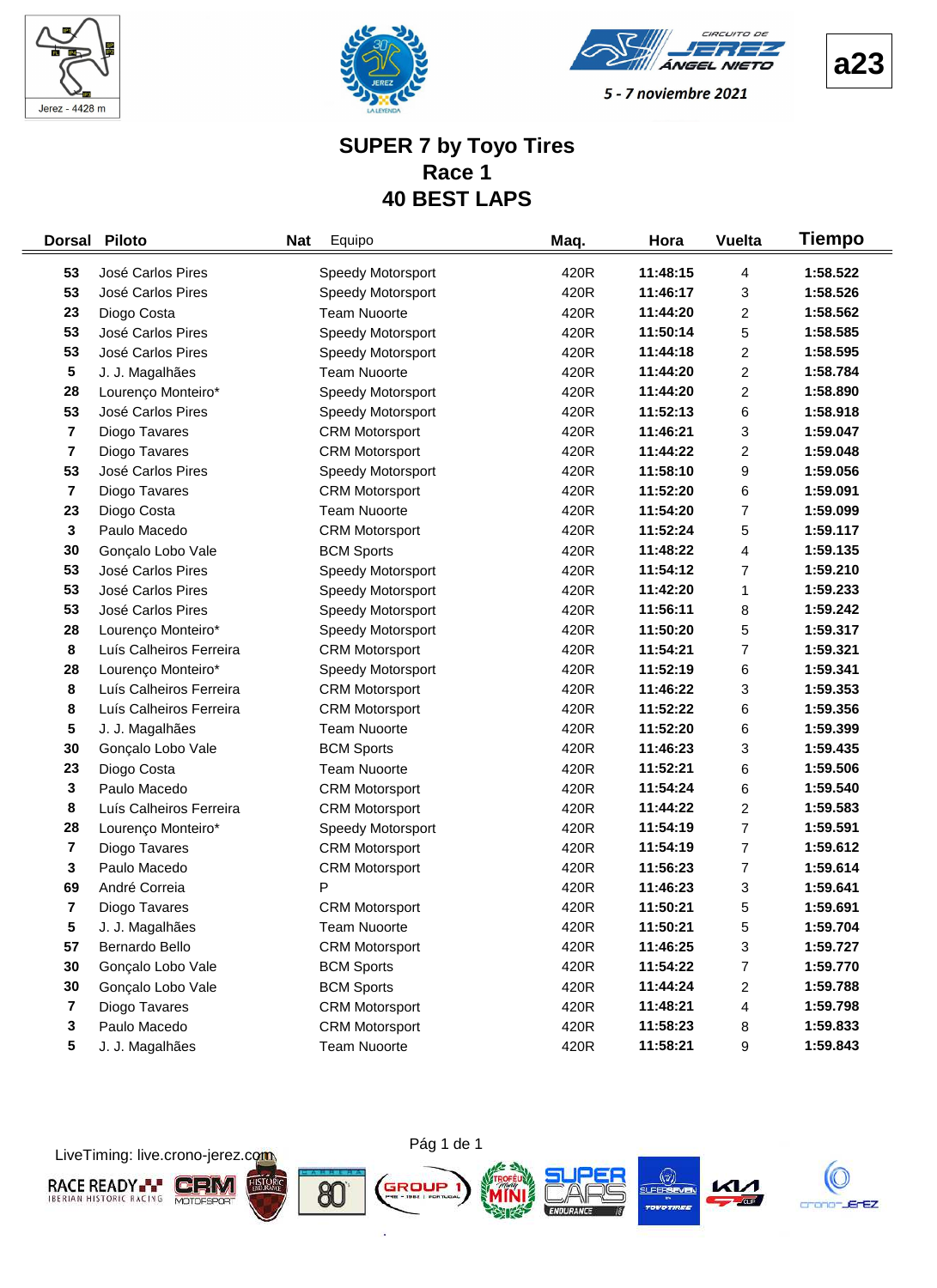





**a24**

5 - 7 noviembre 2021

#### **SUPER 7 by Toyo Tires Race 1 TOP FIVE LAPS**

#### **Piloto Nat Equipo Top Five Laps**

| 53. | José Carlos Pires        | Speedy Motorsport          | 1:58.522 | 1:58.526 | 1:58.585 | 1:58.595 | 1:58.918 |
|-----|--------------------------|----------------------------|----------|----------|----------|----------|----------|
| 23  | Diogo Costa              | <b>Team Nuoorte</b>        | 1:58.562 | 1:59.099 | 1:59.506 | 2:00.106 | 2:00.122 |
| 5   | J. J. Magalhães          | <b>Team Nuoorte</b>        | 1:58.784 | 1:59.399 | 1:59.704 | 1:59.843 | 2:00.066 |
| 28  | Lourenço Monteiro*       | Speedy Motorsport          | 1:58.890 | 1:59.317 | 1:59.341 | 1:59.591 | 1:59.946 |
| 7   | Diogo Tavares            | <b>CRM Motorsport</b>      | 1:59.047 | 1:59.048 | 1:59.091 | 1:59.612 | 1:59.691 |
| 3   | Paulo Macedo             | <b>CRM Motorsport</b>      | 1:59.117 | 1:59.540 | 1:59.614 | 1:59.833 | 2:02.646 |
| 30  | Gonçalo Lobo Vale        | <b>BCM Sports</b>          | 1:59.135 | 1:59.435 | 1:59.770 | 1:59.788 | 1:59.870 |
| 8   | Luís Calheiros Ferreira  | <b>CRM Motorsport</b>      | 1:59.321 | 1:59.353 | 1:59.356 | 1:59.583 | 2:00.059 |
| 69  | André Correia            | P                          | 1:59.641 | 1:59.926 | 1:59.952 | 1:59.964 | 2:00.029 |
| 57  | Bernardo Bello           | <b>CRM Motorsport</b>      | 1:59.727 | 2:00.237 | 2:00.263 | 2:00.384 | 2:00.740 |
|     | 119 Mark Stansfield      | <b>McMillan Motorsport</b> | 2:00.033 | 2:00.406 | 2:00.459 | 2:00.511 | 2:00.761 |
|     | 20 Luís Lisboa*          | <b>Team Nuoorte</b>        | 2:00.193 | 2:00.420 | 2:00.533 | 2:00.629 | 2:00.885 |
| 36  | António Nunes Almeida    | <b>BS Motorsport</b>       | 2:00.256 | 2:00.552 | 2:00.827 | 2:00.831 | 2:00.832 |
| 99  | Nuno Santos              | <b>CRM Motorsport</b>      | 2:00.688 | 2:00.948 | 2:00.991 | 2:01.078 | 2:01.164 |
| 39  | Mark Drain               | McMillan Motorsport        | 2:00.775 | 2:01.427 | 2:01.542 | 2:01.592 | 2:01.748 |
| 43  | James Tubby              | McMillan Motorsport        | 2:00.778 | 2:01.193 | 2:01.271 | 2:01.332 | 2:01.370 |
|     | 116 Paul O'Reilly        | <b>McMillan Motorsport</b> | 2:00.832 | 2:01.001 | 2:01.226 | 2:01.295 | 2:01.304 |
| 19  | Duarte Lisboa            | <b>Team Nuoorte</b>        | 2:00.842 | 2:01.107 | 2:01.144 | 2:01.253 | 2:01.403 |
| 29  | Paulo Costa              | <b>Team Nuoorte</b>        | 2:00.877 | 2:01.113 | 2:01.158 | 2:01.903 | 2:02.265 |
|     | 169 Steve Collins        | <b>McMillan Motorsport</b> | 2:00.924 | 2:01.382 | 2:01.399 | 2:01.405 | 2:01.498 |
| 46  | Nélson Gomes             | Speedy Motorsport          | 2:01.079 | 2:01.201 | 2:01.308 | 2:01.335 | 2:01.345 |
| 31  | André Matos              | <b>BCM Sports</b>          | 2:02.031 | 2:02.881 | 2:03.250 | 2:03.394 | 2:03.747 |
| 12  | José Kol Almeida         | <b>BCM Sports</b>          | 2:02.311 | 2:02.395 | 2:02.868 | 2:03.431 | 2:03.673 |
| 38  | <b>Martin Gee</b>        | McMillan Motorsport        | 2:02.515 | 2:02.621 | 2:03.004 | 2:03.130 | 2:03.530 |
| 44  | Nuno Afonso              | Atomic-Mageltech           | 2:02.521 | PARRILL  |          |          |          |
|     | 55 Ricardo Pedrosa       | Atomic-Mageltech           | 2:02.586 | 2:03.237 | 2:03.543 | 2:03.660 | 2:04.049 |
|     | 70 Martin Amison         | McMillan Motorsport        | 2:02.649 | 2:02.865 | 2:03.455 | 2:03.458 | 2:03.459 |
|     | 136 John Ogilvie         | McMillan Motorsport        | 2:02.718 | 2:03.062 | 2:03.075 | 2:03.432 | 2:03.493 |
| 25. | <b>Bertrand Rouchout</b> | Speedy Motorsport          | 2:03.113 | 2:03.227 | 2:03.234 | 2:03.406 | 2:03.956 |
|     | 125 Jay McCormack        | <b>McMillan Motorsport</b> | 2:03.836 | 2:04.333 | 2:04.419 | 2:04.619 | 2:04.691 |
|     | 146 Jamie Winrow         | McMillan Motorsport        | 2:03.887 | 2:04.341 | 2:04.347 | 2:04.525 | 2:04.714 |
|     | 111 Oliver Gibson        | McMillan Motorsport        | 2:04.481 | 2:04.490 | 2:04.910 | 2:04.956 | 2:05.009 |
|     |                          |                            |          |          |          |          |          |

LiveTiming: live.crono-jerez.com













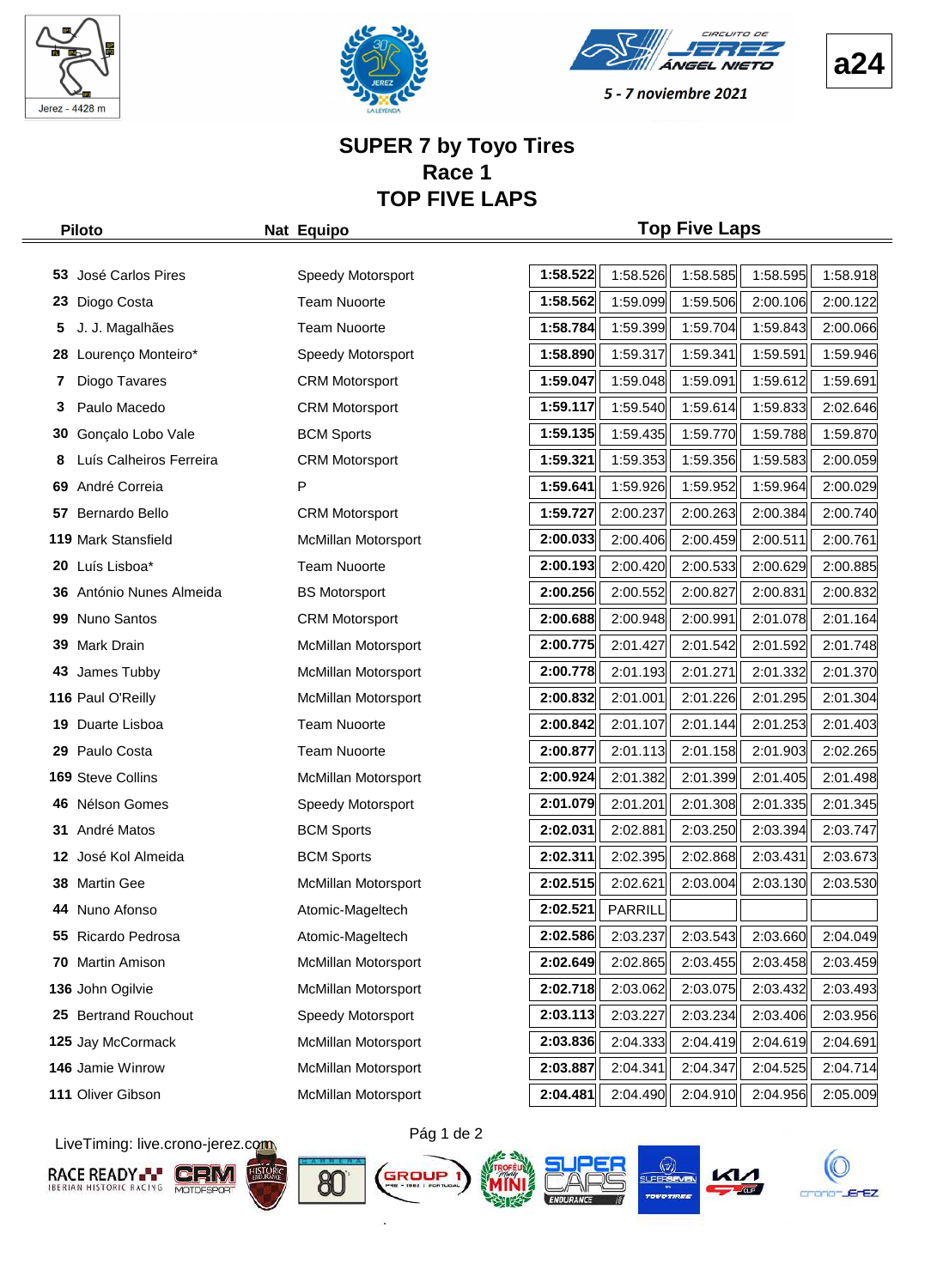





#### **SUPER 7 by Toyo Tires Race 1 TOP FIVE LAPS**

| <b>Piloto</b>                        | Nat Equipo                 |          |          | <b>Top Five Laps</b> |          |          |
|--------------------------------------|----------------------------|----------|----------|----------------------|----------|----------|
|                                      |                            |          |          |                      |          |          |
| Francisco Figueiredo<br>18           | P                          | 2:05.246 | 2:05.417 | 2:05.730             | 2:05.738 | 2:06.513 |
| 129 Tim Child                        | <b>McMillan Motorsport</b> | 2:05.277 | 2:05.427 | 2:05.542             | 2:05.675 | 2:06.077 |
| Aman Uppal<br>6                      | McMillan Motorsport        | 2:05.327 | 2:05.991 | 2:06.372             | 2:06.950 | 2:07.084 |
| Luís Filipe Oliveira*<br>24          | <b>CRM Motorsport</b>      | 2:05.403 | 2:05.776 | 2:05.880             | 2:06.114 | 2:06.280 |
| Pedro Lacerda<br>37                  | Garagem 19                 | 2:05.850 | 2:05.900 | 2:06.088             | 2:06.301 | 2:06.340 |
| John Shiveral<br>71                  | <b>McMillan Motorsport</b> | 2:06.261 | 2:06.284 | 2:06.319             | 2:06.531 | 2:06.652 |
| Miguel Couceiro<br>22                | <b>CRM Motorsport</b>      | 2:06.779 | 2:06.891 | 2:07.311             | 2:07.459 | 2:07.859 |
| <b>Frederico Brion Sanches</b><br>77 | <b>BS Motorsport</b>       | 2:07.333 | 2:07.379 | 2:07.440             | 2:07.637 | 2:07.957 |
| Fernando Costa<br>54                 | Atomic-Mageltech           | 2:07.667 | 2:08.998 | 2:09.243             | 2:09.257 | 2:09.425 |
| 21 Paulo Duarte                      | <b>CRM Motorsport</b>      | 2:09.522 | 2:09.846 | 2:10.227             | 2:10.817 | 2:11.127 |

**16** Dominic Geary **2:12.595** CRM Motorsport **2:11.308** 2:11.310 2:12.098 2:12.452 2:12.595



**a24**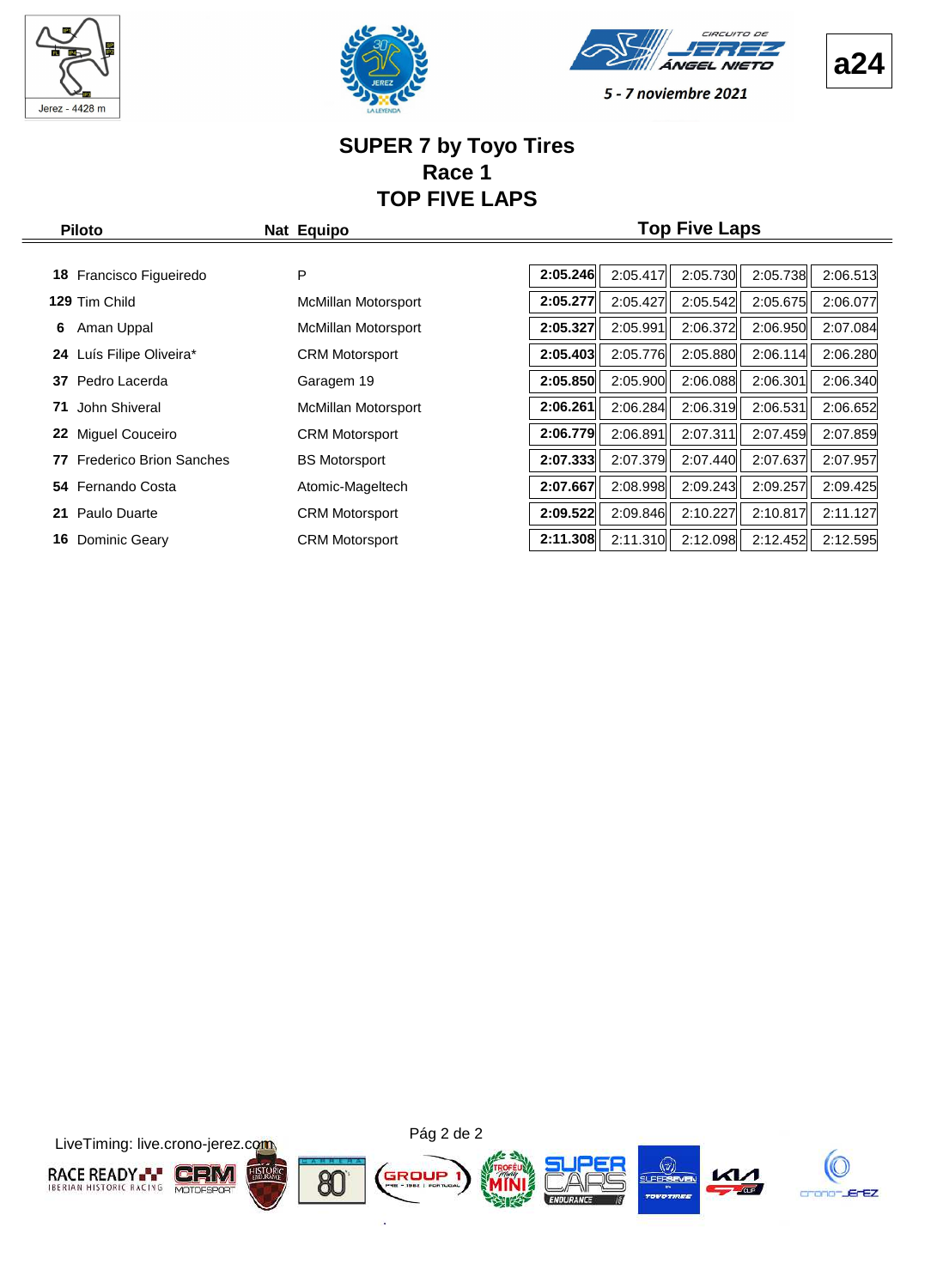





**a25**

C

5 - 7 noviembre 2021

#### **SUPER 7 by Toyo Tires Race 1 40 BEST MAXIMUM SPEEDS**

| <b>Dorsal</b>  | <b>Piloto</b>           | <b>Nat</b> | Equipo                     | Maq. | Hora     | <b>Vuelta</b>           | <b>V</b> max |
|----------------|-------------------------|------------|----------------------------|------|----------|-------------------------|--------------|
| 57             | Bernardo Bello          |            | <b>CRM Motorsport</b>      | 420R | 11:41:09 | 0                       | 202,6        |
| 8              | Luís Calheiros Ferreira |            | <b>CRM Motorsport</b>      | 420R | 11:55:06 | $\overline{7}$          | 201,7        |
| 69             | André Correia           |            | P                          | 420R | 11:51:08 | 5                       | 201,5        |
| 5              | J. J. Magalhães         |            | <b>Team Nuoorte</b>        | 420R | 11:41:07 | 0                       | 201,1        |
| 23             | Diogo Costa             |            | <b>Team Nuoorte</b>        | 420R | 11:43:07 | 1                       | 201,1        |
| 69             | André Correia           |            | P                          | 420R | 11:43:09 | 1                       | 201,1        |
| 116            | Paul O'Reilly           |            | McMillan Motorsport        | 420R | 11:45:17 | 2                       | 201,1        |
| 30             | Gonçalo Lobo Vale       |            | <b>BCM Sports</b>          | 420R | 11:47:08 | 3                       | 201,1        |
| 57             | Bernardo Bello          |            | <b>CRM Motorsport</b>      | 420R | 11:49:14 | 4                       | 200,9        |
| 12             | José Kol Almeida        |            | <b>BCM Sports</b>          | 420R | 11:41:12 | 0                       | 200,7        |
| 69             | André Correia           |            | P                          | 420R | 11:49:08 | 4                       | 200,7        |
| 20             | Luís Lisboa*            |            | <b>Team Nuoorte</b>        | 420R | 11:41:11 | 0                       | 200,4        |
| 8              | Luís Calheiros Ferreira |            | <b>CRM Motorsport</b>      | 420R | 11:41:07 | 0                       | 200,4        |
| 116            | Paul O'Reilly           |            | <b>McMillan Motorsport</b> | 420R | 11:53:23 | 6                       | 200,4        |
| 5              | J. J. Magalhães         |            | <b>Team Nuoorte</b>        | 420R | 11:45:05 | $\overline{\mathbf{c}}$ | 200,4        |
| 5              | J. J. Magalhães         |            | <b>Team Nuoorte</b>        | 420R | 11:59:07 | 9                       | 200,4        |
| 116            | Paul O'Reilly           |            | McMillan Motorsport        | 420R | 11:51:21 | 5                       | 200,2        |
| 8              | Luís Calheiros Ferreira |            | <b>CRM Motorsport</b>      | 420R | 11:49:08 | 4                       | 200,2        |
| 116            | Paul O'Reilly           |            | McMillan Motorsport        | 420R | 12:01:28 | 10                      | 200,2        |
| 23             | Diogo Costa             |            | <b>Team Nuoorte</b>        | 420R | 11:41:08 | 0                       | 200,0        |
| 8              | Luís Calheiros Ferreira |            | <b>CRM Motorsport</b>      | 420R | 12:01:09 | 10                      | 199,9        |
| 116            | Paul O'Reilly           |            | McMillan Motorsport        | 420R | 11:55:24 | $\overline{7}$          | 199,7        |
| 69             | André Correia           |            | P                          | 420R | 11:41:08 | 0                       | 199,6        |
| 8              | Luís Calheiros Ferreira |            | <b>CRM Motorsport</b>      | 420R | 11:43:09 | 1                       | 199,6        |
| 7              | Diogo Tavares           |            | <b>CRM Motorsport</b>      | 420R | 11:51:06 | 5                       | 199,5        |
| 116            | Paul O'Reilly           |            | McMillan Motorsport        | 420R | 11:43:14 | 1                       | 199,3        |
| 29             | Paulo Costa             |            | <b>Team Nuoorte</b>        | 420R | 11:45:17 | $\overline{\mathbf{c}}$ | 199,3        |
| 5              | J. J. Magalhães         |            | <b>Team Nuoorte</b>        | 420R | 11:47:07 | 3                       | 199,3        |
| 116            | Paul O'Reilly           |            | McMillan Motorsport        | 420R | 11:47:19 | 3                       | 199,3        |
| 29             | Paulo Costa             |            | <b>Team Nuoorte</b>        | 420R | 11:47:19 | 3                       | 199,3        |
| 57             | Bernardo Bello          |            | <b>CRM Motorsport</b>      | 420R | 11:53:15 | 6                       | 199,2        |
| 5              | J. J. Magalhães         |            | <b>Team Nuoorte</b>        | 420R | 11:51:06 | 5                       | 199,1        |
| 30             | Gonçalo Lobo Vale       |            | <b>BCM Sports</b>          | 420R | 11:51:08 | 5                       | 199,1        |
| 69             | André Correia           |            | P                          | 420R | 11:55:08 | 7                       | 199,1        |
| 5              | J. J. Magalhães         |            | <b>Team Nuoorte</b>        | 420R | 11:53:06 | 6                       | 199,0        |
| 116            | Paul O'Reilly           |            | McMillan Motorsport        | 420R | 11:59:26 | 9                       | 199,0        |
| $\overline{7}$ | Diogo Tavares           |            | <b>CRM Motorsport</b>      | 420R | 11:41:08 | 0                       | 198,9        |
| 5              | J. J. Magalhães         |            | <b>Team Nuoorte</b>        | 420R | 11:43:07 | 1                       | 198,9        |
| 23             | Diogo Costa             |            | <b>Team Nuoorte</b>        | 420R | 11:45:06 | $\overline{\mathbf{c}}$ | 198,9        |
| 8              | Luís Calheiros Ferreira |            | <b>CRM Motorsport</b>      | 420R | 11:47:07 | 3                       | 198,9        |

LiveTiming: live.crono-jerez.com



ò.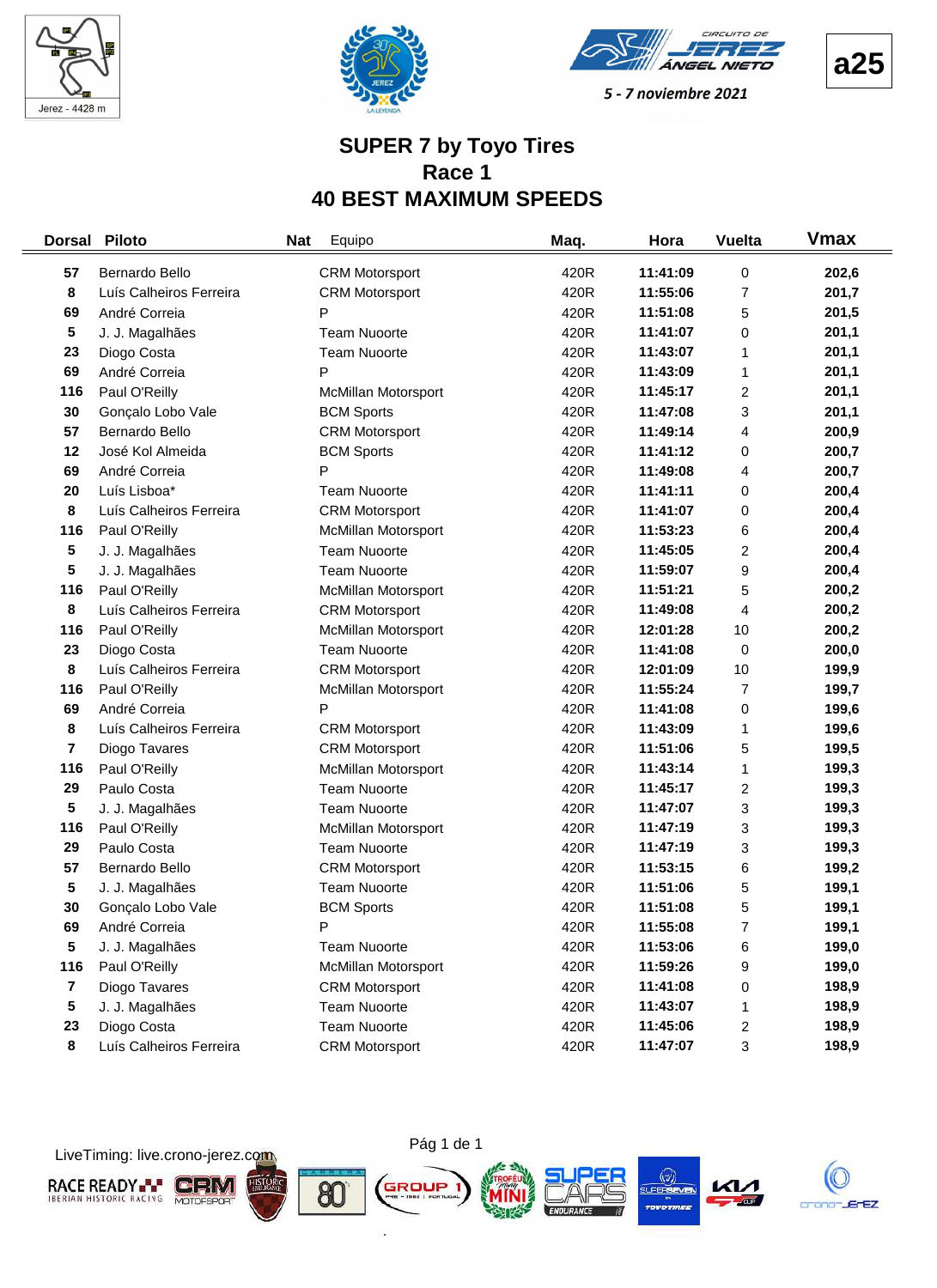







#### **SUPER 7 by Toyo Tires Race 1 TOP FIVE MAXIMUM SPEEDS**

|    | <b>Piloto</b>            | Nat Equipo                 |       |       | <b>Top Five Vmax</b> |       |       |
|----|--------------------------|----------------------------|-------|-------|----------------------|-------|-------|
|    |                          |                            |       |       |                      |       |       |
| 57 | Bernardo Bello           | <b>CRM Motorsport</b>      | 202,6 | 200,9 | 199,2                | 198,2 | 198,0 |
| 8  | Luís Calheiros Ferreira  | <b>CRM Motorsport</b>      | 201,7 | 200,4 | 200,2                | 199,9 | 199,6 |
| 69 | André Correia            | P                          | 201,5 | 201,1 | 200,7                | 199,6 | 199,1 |
| 5  | J. J. Magalhães          | <b>Team Nuoorte</b>        | 201,1 | 200,4 | 200,4                | 199,3 | 199,1 |
|    | 116 Paul O'Reilly        | <b>McMillan Motorsport</b> | 201,1 | 200,4 | 200,2                | 200,2 | 199,7 |
| 23 | Diogo Costa              | <b>Team Nuoorte</b>        | 201,1 | 200,0 | 198,9                | 198,7 | 197,7 |
| 30 | Gonçalo Lobo Vale        | <b>BCM Sports</b>          | 201,1 | 199,1 | 198,5                | 198,5 | 198,2 |
| 12 | José Kol Almeida         | <b>BCM Sports</b>          | 200,7 | 197,1 | 196,4                | 195,7 | 195,0 |
| 20 | Luís Lisboa*             | <b>Team Nuoorte</b>        | 200,4 | 196,0 | 193,8                | 193,2 | 192,6 |
| 7  | Diogo Tavares            | <b>CRM Motorsport</b>      | 199,5 | 198,9 | 197,7                | 197,2 | 196,8 |
| 29 | Paulo Costa              | <b>Team Nuoorte</b>        | 199,3 | 199,3 | 198,6                | 198,5 | 197,5 |
| 44 | Nuno Afonso              | Atomic-Mageltech           | 198,9 | 198,9 |                      |       |       |
| 39 | Mark Drain               | McMillan Motorsport        | 198,9 | 198,5 | 197,8                | 196,0 | 195,4 |
| 43 | James Tubby              | McMillan Motorsport        | 198,9 | 197,8 | 197,5                | 194,9 | 194,6 |
| 46 | Nélson Gomes             | Speedy Motorsport          | 198,9 | 197,1 | 196,0                | 196,0 | 193,7 |
|    | 119 Mark Stansfield      | McMillan Motorsport        | 198,9 | 196,7 | 196,7                | 193,5 | 192,7 |
|    | 36 António Nunes Almeida | <b>BS Motorsport</b>       | 198,6 | 196,4 | 196,4                | 195,7 | 195,2 |
|    | 136 John Ogilvie         | McMillan Motorsport        | 198,5 | 197,4 | 197,1                | 196,9 | 196,7 |
| 99 | Nuno Santos              | <b>CRM Motorsport</b>      | 198,5 | 195,6 | 193,2                | 193,2 | 191,7 |
|    | 31 André Matos           | <b>BCM Sports</b>          | 198,2 | 196,7 | 196,7                | 196,6 | 195,9 |
|    | 169 Steve Collins        | McMillan Motorsport        | 198,2 | 196,1 | 196,0                | 195,7 | 195,5 |
| 19 | Duarte Lisboa            | <b>Team Nuoorte</b>        | 197,8 | 197,8 | 196,9                | 196,4 | 195,9 |
|    | 70 Martin Amison         | McMillan Motorsport        | 197,5 | 196,5 | 196,4                | 195,7 | 195,6 |
| 3  | Paulo Macedo             | <b>CRM Motorsport</b>      | 197,1 | 196,5 | 196,4                | 195,6 | 194,1 |
|    | 38 Martin Gee            | McMillan Motorsport        | 196,4 | 195,6 | 195,6                | 193,0 | 191,6 |
| 28 | Lourenço Monteiro*       | Speedy Motorsport          | 196,2 | 195,3 | 194,2                | 194,2 | 193,8 |
| 55 | Ricardo Pedrosa          | Atomic-Mageltech           | 195,8 | 193,9 | 192,9                | 192,3 | 191,6 |
| 53 | José Carlos Pires        | Speedy Motorsport          | 193,5 | 193,3 | 193,2                | 192,2 | 191,8 |
| 25 | <b>Bertrand Rouchout</b> | Speedy Motorsport          | 193,5 | 190,8 | 189,5                | 188,9 | 188,5 |
| 54 | Fernando Costa           | Atomic-Mageltech           | 191,8 | 190,5 | 188,8                | 188,6 | 188,1 |
|    | 146 Jamie Winrow         | McMillan Motorsport        | 190,2 | 190,0 | 189,1                | 188,5 | 188,3 |
| 71 | John Shiveral            | McMillan Motorsport        | 188,8 | 188,5 | 187,8                | 185,2 | 185,2 |

LiveTiming: live.crono-jerez.com













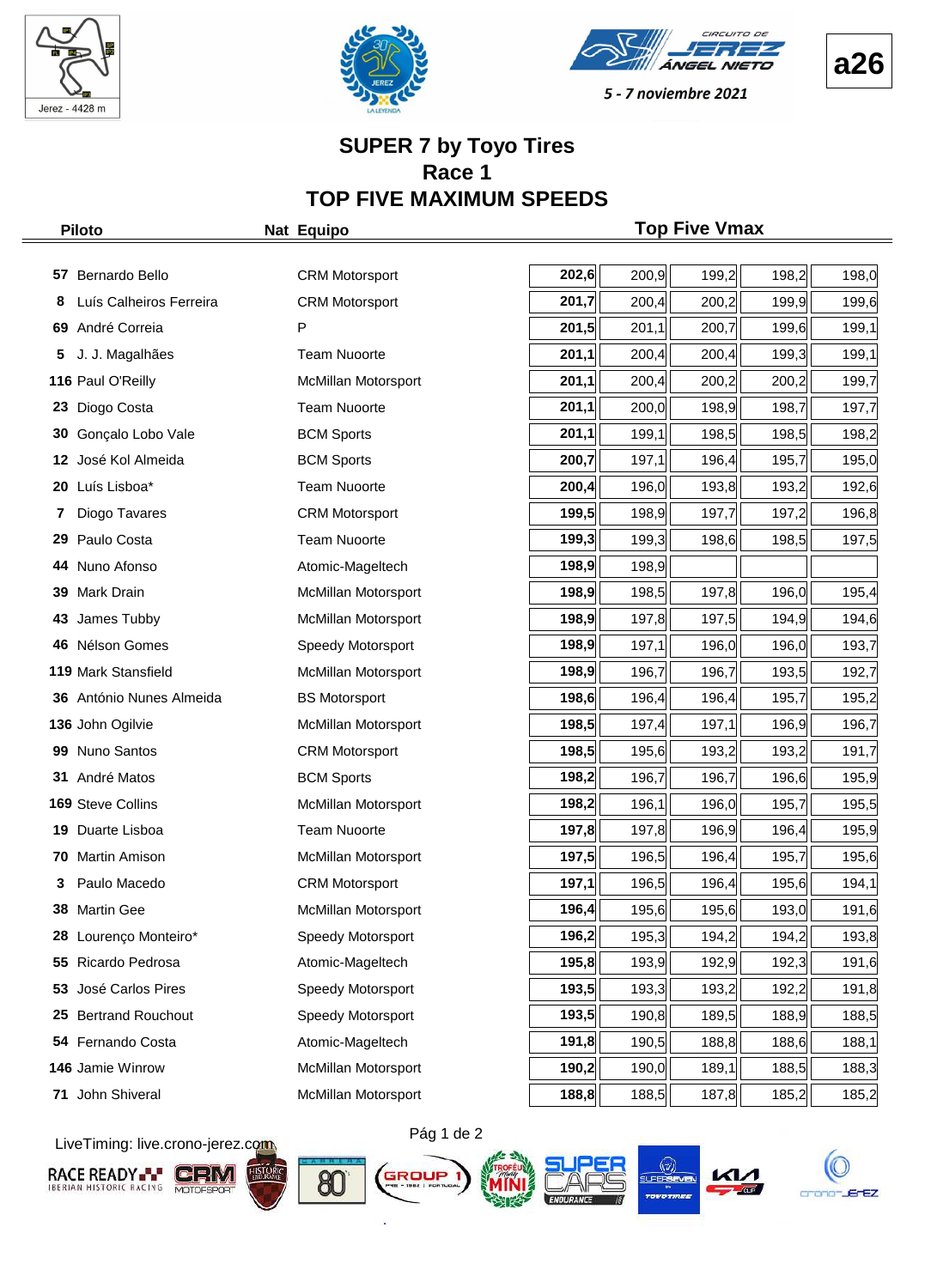







#### **SUPER 7 by Toyo Tires Race 1 TOP FIVE MAXIMUM SPEEDS**

| <b>Piloto</b>                        | Nat Equipo                 |       |       | <b>Top Five Vmax</b> |       |       |
|--------------------------------------|----------------------------|-------|-------|----------------------|-------|-------|
|                                      |                            |       |       |                      |       |       |
| 125 Jay McCormack                    | McMillan Motorsport        | 188,7 | 188,5 | 185,5                | 183,2 | 182,7 |
| Aman Uppal<br>6                      | <b>McMillan Motorsport</b> | 188,2 | 186,0 | 185,9                | 185,9 | 185,7 |
| 129 Tim Child                        | McMillan Motorsport        | 187,9 | 185,6 | 185,1                | 184,9 | 184,9 |
| 18 Francisco Figueiredo              | P                          | 185,7 | 185,4 | 182,4                | 182,1 | 181,8 |
| 111 Oliver Gibson                    | McMillan Motorsport        | 185,2 | 184,4 | 182,9                | 181,8 | 181,2 |
| Pedro Lacerda<br>37                  | Garagem 19                 | 185,0 | 183,7 | 181,2                | 180,0 | 179,5 |
| 24 Luís Filipe Oliveira*             | <b>CRM Motorsport</b>      | 184,5 | 184,0 | 183,4                | 183,0 | 182,1 |
| <b>Frederico Brion Sanches</b><br>77 | <b>BS Motorsport</b>       | 184,2 | 183,8 | 183,0                | 181,9 | 181,2 |
| <b>Miquel Couceiro</b><br>22         | <b>CRM Motorsport</b>      | 177,0 | 176,3 | 175,9                | 175,7 | 175,6 |
| Paulo Duarte<br>21                   | <b>CRM Motorsport</b>      | 176,2 | 175,7 | 175,3                | 173,9 | 173,6 |
| Dominic Geary<br>16                  | <b>CRM Motorsport</b>      | 173,4 | 173,4 | 173,2                | 173,2 | 172,2 |

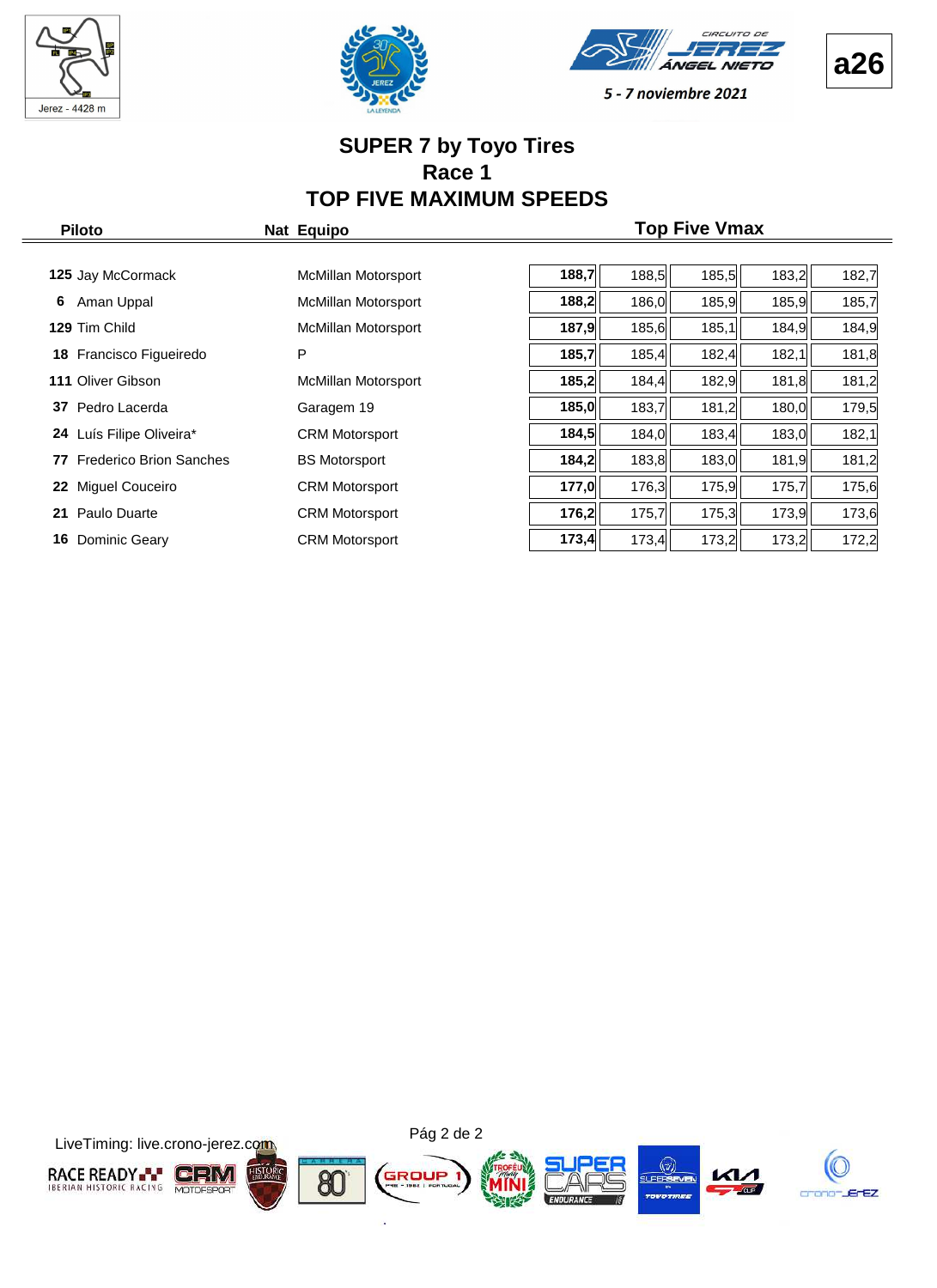





# **SUPER 7 by Toyo Tires Race 1 PLANNING**

| Vta |    |       |       |             | 5     |     |              | 8      | 9      | 10           | 11     |      | 12 13  |    |                        |       |     |     | <b>20</b>                                                       | -21 |              |       | 22 23 24 25 |                                   | -26 | -27 |                    | 28 29 | 30  | 31 32                    |        |
|-----|----|-------|-------|-------------|-------|-----|--------------|--------|--------|--------------|--------|------|--------|----|------------------------|-------|-----|-----|-----------------------------------------------------------------|-----|--------------|-------|-------------|-----------------------------------|-----|-----|--------------------|-------|-----|--------------------------|--------|
|     | 53 | 28    | $5 -$ | -8          | 23.   | 69  | .57          | 7      | 30.    | -36          |        | 3 19 |        |    | 44 46 119 29 99        |       |     |     | 43  20  169  39  116  12  31  55  38  136  70  25  125  146  37 |     |              |       |             |                                   |     |     |                    |       |     |                          |        |
|     |    |       |       |             |       |     |              |        |        |              |        |      |        |    |                        |       |     |     |                                                                 |     |              |       |             |                                   |     |     |                    |       |     |                          |        |
|     | 53 | 28    | $5 -$ | -23         | 8     |     | 69           | 57     | 30.    | $\mathbf{3}$ | 44     |      | 36 119 | 46 | -20                    | 19 29 |     |     | 43 169 116 39                                                   |     |              | 12 31 | 99          | -38                               |     |     |                    |       |     | 70 136 55 25 125 146 111 |        |
|     | 53 | 28    | $5 -$ | 23          |       | 8   | 69           | 30     | -36    |              | 57 119 | 46   | 20     |    | 43 19 169 29           |       |     |     | 39 116 12 31                                                    |     | 99           |       |             | 38 70 136                         |     |     |                    |       |     | 25 55 125 146 111 24 37  |        |
|     | 53 | 28    | -23.  | 5           |       | 8   | 69           | 30     | 57     |              | 36 119 | 46   |        |    | 20 43 169 19 29 116 39 |       |     |     | 12 31                                                           |     | - 99         |       |             | 38 70 136 25 55 125 146 111 37 24 |     |     |                    |       |     |                          |        |
|     | 53 | 28.   |       | 5.          | -23   | 8   | 30.          | 69 119 |        | -36          | -57    | 46   | 20     |    | 43 169 19 29 116       |       |     | -39 | 12                                                              | 99  | -31          |       | 38 136      | 70                                |     |     | 25 55 125 146 111  |       |     |                          | 24 37  |
| 5   | 53 | 28    |       |             | 5 23  | 30. | 8            |        | 69 119 | .57          | -36    | 46   | 20     |    | 43 169                 |       |     |     | 19 29 116 39 99 12 38 31 136                                    |     |              |       |             | 70                                |     |     | 25 55 125 146 111  |       |     |                          | 24 37  |
| 6   | 53 | 28    |       | $5^{\circ}$ | -23.  | 8   | -30-         | 69 119 |        | 57           | -36    | -46  |        |    |                        |       |     |     | 20 43 169 19 29 116 39 99 12 38 31 136 70                       |     |              |       |             |                                   |     |     | 25 55 125 146 111  |       |     |                          | 24 37  |
|     | 53 | 28    |       | 23          | 5     | 8   | -30          |        |        | 69 119 57    | -36    | 46   | -20    |    | 43 169 116 29          |       |     |     | 19 39 99 12 38 136 70                                           |     |              |       |             | - 31                              |     |     | 25 55 125 146 111  |       |     |                          | 24 129 |
| 8   | 53 | 28    |       | 23          | $5 -$ | 8   | 30           | 69     |        | 57 119       | - 36   | - 20 |        |    | 46 43 116 169 19       |       | -39 |     | <b>29</b> 99 12 38 70 136 31                                    |     |              |       |             |                                   |     |     |                    |       |     | 25 55 146 125 111 24 129 |        |
| 9   | 53 | 28    |       | 23          | 5.    | 8   | -30-         |        | 69 119 | -57          | -36    | -20  | 46     |    | 43 116 169 19          |       | -39 | 99  | -38                                                             |     | 12 70 136 31 |       |             | -25                               |     |     | 55 146 125 111     |       |     | 24 129 18                |        |
| 10  | 53 | 28 23 |       | 7           | $5 -$ | 8   | 30.          |        | 69 119 | -57          | -36    | -20  | 46     |    | 43 116 19169           |       | 39  | 99  | -38                                                             | 12  |              |       | 70 136 31   | 25                                |     |     | 55 146 125 111 129 |       |     |                          | 24 18  |
| 11  | 53 | 28    | 5     |             | 8     |     | <b>23 30</b> |        |        | 69 119 57    | -36    |      |        |    | 20 46 116 43 19169     |       | 39  |     | 99 38 12 70 136 31 25 55 146 125 111                            |     |              |       |             |                                   |     |     |                    |       | -24 |                          | 18 129 |



**a27**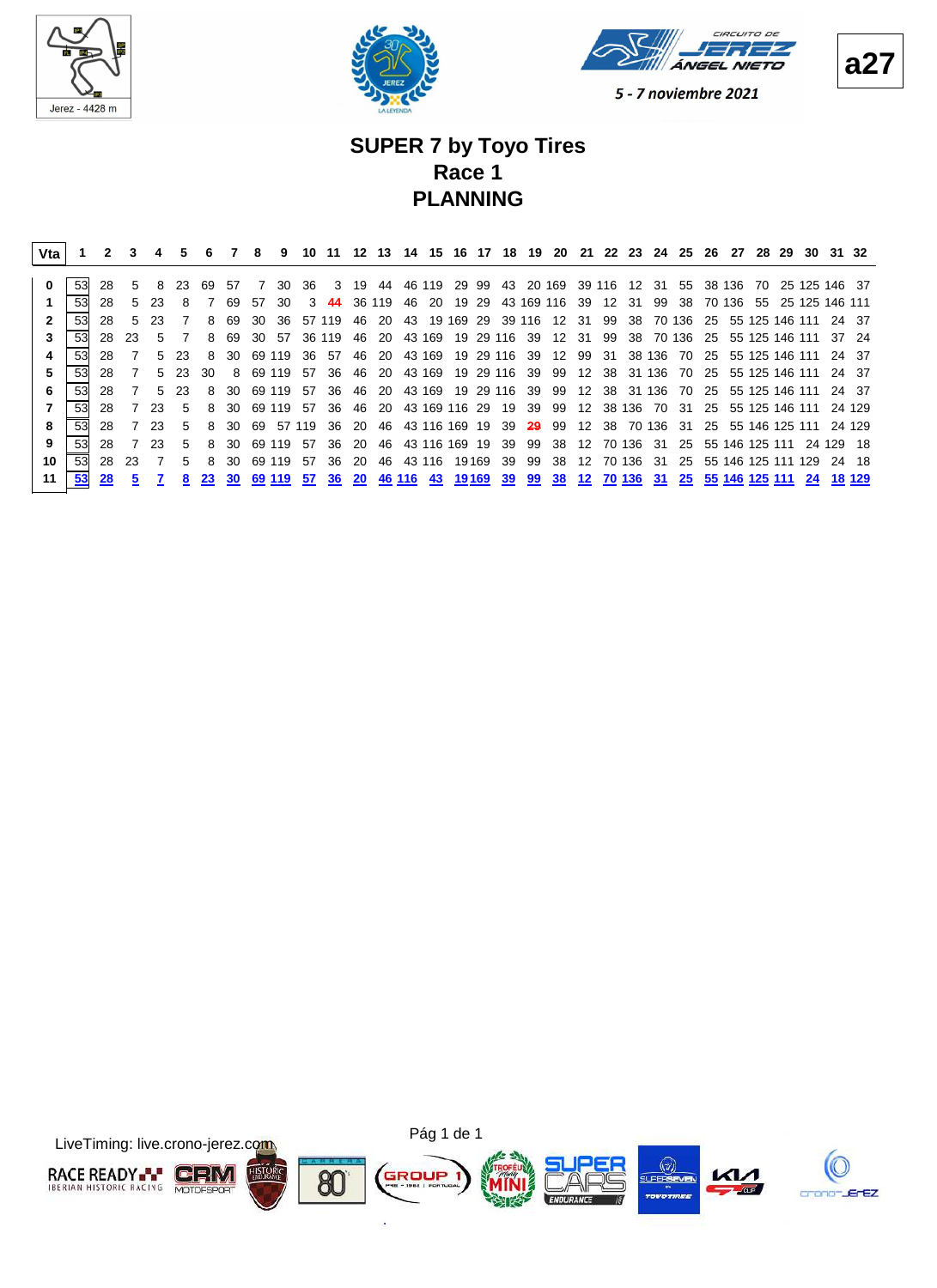







#### **SUPER 7 by Toyo Tires Race 3 STARTING GRID**

|                | $\overline{2}$     | José Carlos Pires              |  |
|----------------|--------------------|--------------------------------|--|
| 28             | Lourenço Monteiro* | 53                             |  |
|                | $\overline{4}$     | 3                              |  |
| $\overline{7}$ | Diogo Tavares      | J. J. Magalhães<br>5           |  |
|                | 6                  | 5                              |  |
| 23             | Diogo Costa        | Luís Calheiros Ferreira<br>8   |  |
|                | 8                  |                                |  |
| 69             | André Correia      | Gonçalo Lobo Vale<br>30        |  |
|                | 10                 | 9                              |  |
| 57             | Bernardo Bello     | Mark Stansfield<br>119         |  |
|                | 12                 | 11                             |  |
|                | Luís Lisboa*       | António Nunes Almeida<br>36    |  |
| <b>20</b>      | 14                 | 13                             |  |
|                | Paul O'Reilly      | Nélson Gomes<br>46             |  |
| <u> 116</u>    | 16                 | 15                             |  |
|                | Duarte Lisboa      | James Tubby<br>43              |  |
| 19             | 18                 | 17                             |  |
|                |                    | <b>Steve Collins</b><br>169    |  |
| 39             | Mark Drain         | 19                             |  |
|                | 20                 | Nuno Santos<br>99              |  |
| 38             | <b>Martin Gee</b>  | 21                             |  |
|                | 22                 | José Kol Almeida<br>12         |  |
| 70             | Martin Amison      |                                |  |
|                | 24                 | 23<br>John Ogilvie             |  |
| <u>31</u>      | André Matos        | 136                            |  |
|                | 26                 | 25                             |  |
| 55             | Ricardo Pedrosa    | <b>Bertrand Rouchout</b><br>25 |  |
|                | 28                 | 27                             |  |
| 29             | Paulo Costa        | Fernando Costa<br>54           |  |
|                | 30                 | 29                             |  |
| 44             | Nuno Afonso        | Paulo Macedo<br>3              |  |

LiveTiming: live.crono-jerez.com





ä